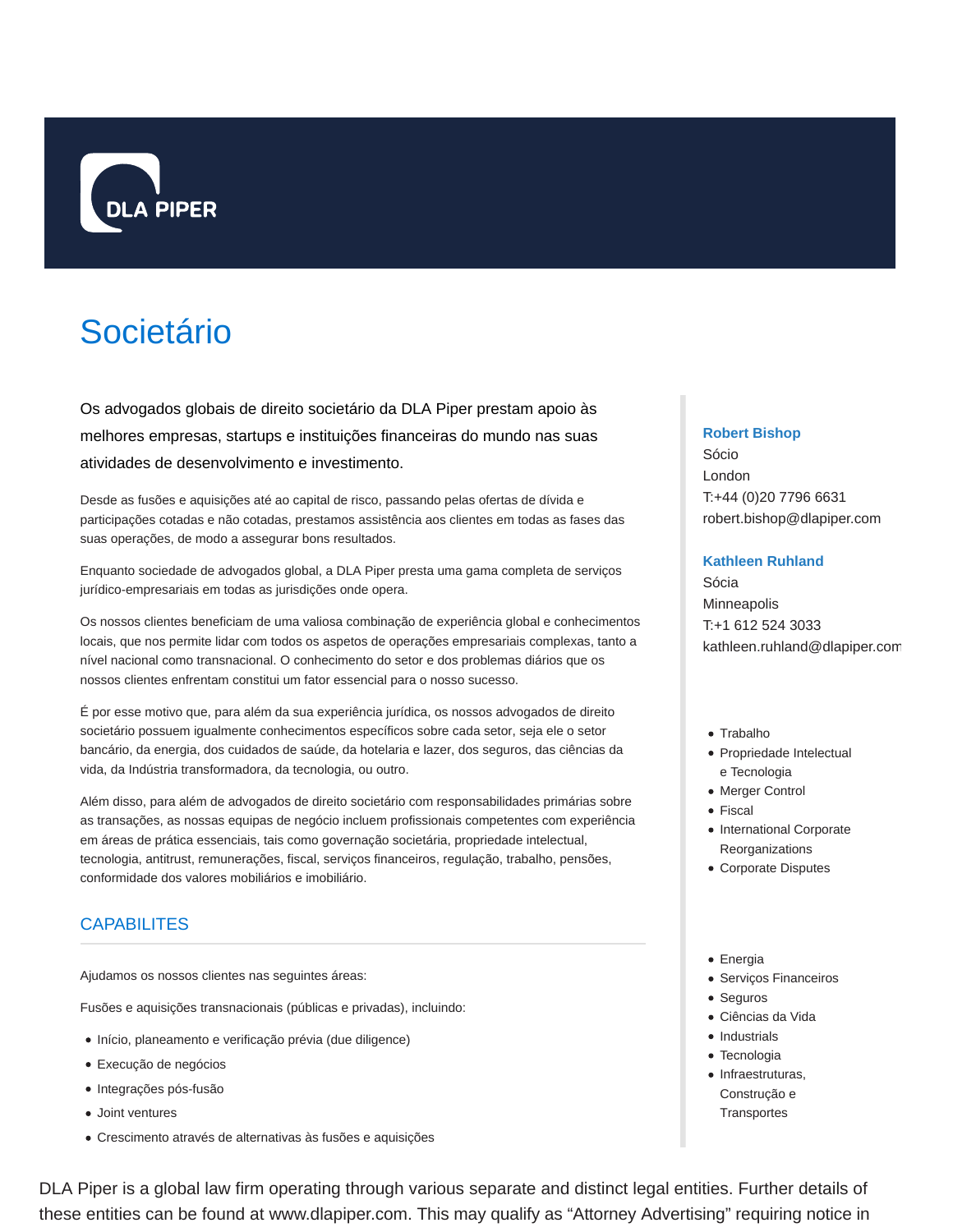- Mercados de capitais (capital e dívida)
- Participações não cotadas (private equity)
- Fundos de investimento
- Capital de risco
- Governação empresarial

# **EXPERIENCE**

### Prémios e classificações

1.º lugar a nível global em negócios anunciados por volume 2010-2015 (mergermarket)

- 1.º lugar a nível global em negócios do mercado médio anunciados por volume, Thomson Reuters, 2015
- 4.º lugar entre as sociedades de advogados mais ativas no domínio das participações não cotadas (private equity) nos EUA e

globalmente por volume de negócios em participações não cotadas em 2015, Pitchbook

3.º lugar entre as sociedades de advogados mais ativas a nível global em aquisições de participações não cotadas (private equity) em 2015 (mergermarket)

# INSIGHTS

# Publicações

**Coming soon: a national security screening mechanism for outbound investments**

28 June 2022 The US would not be alone in regulating outbound investment.

**The meteoric rise of the data centre: Global data centre investment outlook**

### 14 June 2022

Deal activity in data centre infrastructure has reached unprecedented levels. Our report, The meteoric rise of the data center: Global data center investment outlook, examines the reasons behind this surge in activity and the increasingly significant role ESG has to play when making investments.

**Employment law in 5: 5 developments to read for June in less than 5 minutes**

8 June 2022 5 developments to read for June in less than 5 minutes.

**10 considerations for companies on the path to sustainability**

### 11 May 2022

For boards of directors and management teams as they discuss measuring, disclosing and reducing the company's climate impact.

**Employment law in 5: 5 developments to read for May in less than 5 minutes**

5 May 2022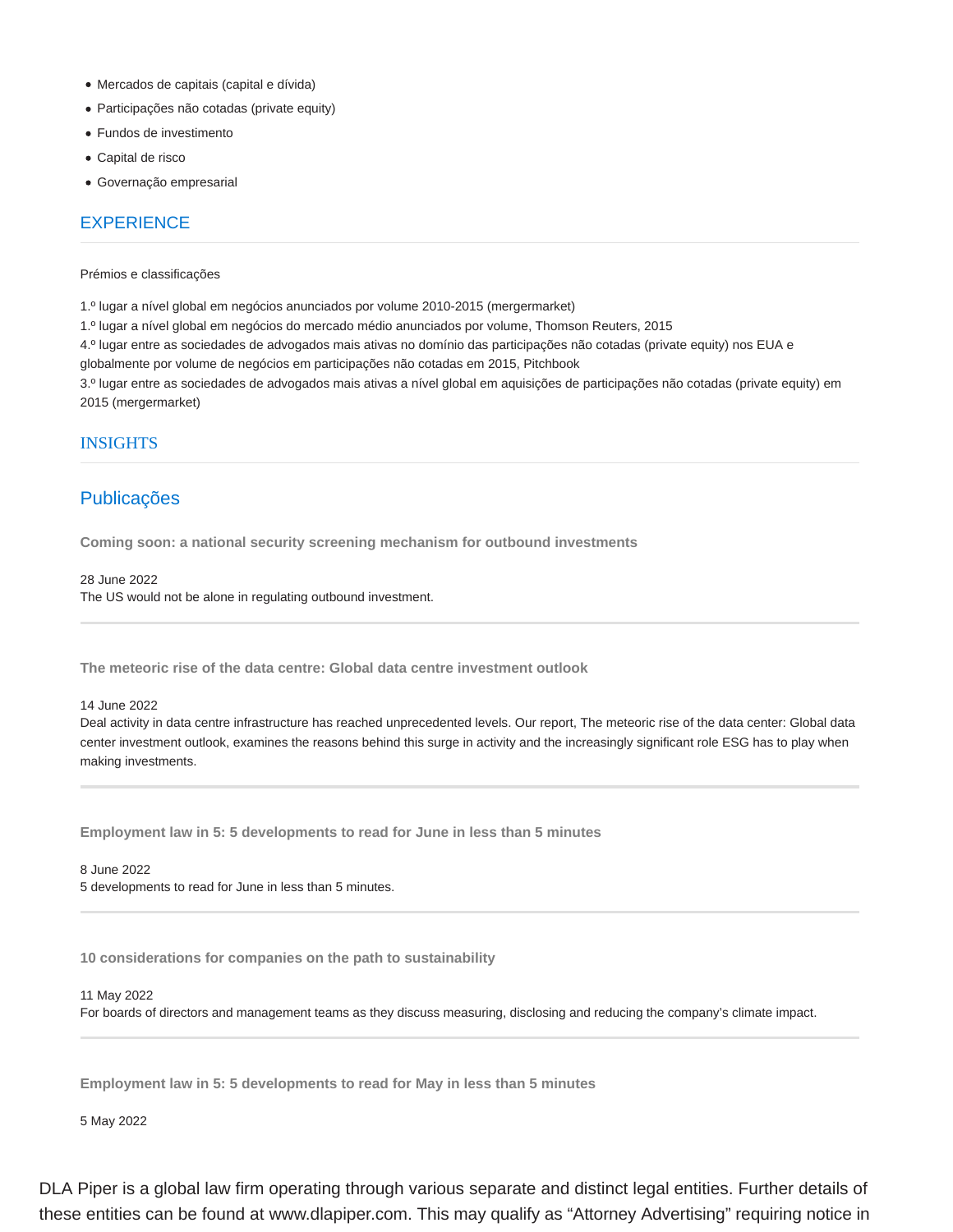**Global M&A Intelligence Report 2022**

Updated: 29 June 2022 Our annual Global M&A Intelligence Report is based on an analysis of key deal terms in almost 5,000 private M&A transactions on which we have advised since 2015.

**Israel Group News April 2022**

# 28 April 2022 ISRAEL GROUP NEWS

In this issue, our global activities, latest publications, recent events and more.

### **Doing Business in Singapore**

22 April 2022

Our Guide to Doing Business in Singapore is designed to help those looking to start their businesses and investments in Singapore, which is the gateway country to Southeast Asia, to navigate the regulatory and legislative framework of establishing a business in Singapore.

**DLA Piper's Practical Guide for Claims Managers in 2022 - Part 3: Reservation of Rights**

# 31 March 2022 PRACTICAL GUIDE FOR CLAIMS MANAGERS IN 2022

In our third monthly edition of our Practical Guides for Claims Managers, we outline when and how insurers might use a reservation of rights, and otherwise communicate in a manner which is clear to insureds and does not inadvertently prejudice insurers' position.

**Proposed EU corporate sustainability due diligence directive: what US companies need to know**

### 31 March 2022

If adopted, the proposed directive could have significant implications not only for EU enterprises but also for US and other non-EU companies conducting business within the EU.

**Focus on the energy sector**

# 29 March 2022

# UNDERSTANDING THE UK NATIONAL SECURITY & INVESTMENT REGIME PODCAST

What is the impact of the regime on the energy sector? Sarah Smith is joined by competition partner, Sam Szlezinger, and DLA Piper's energy sector specialist, Andreas Gunst, to anaylse which activities are likely to be caught.

**SEC proposes mandatory climate-related disclosure and governance rules**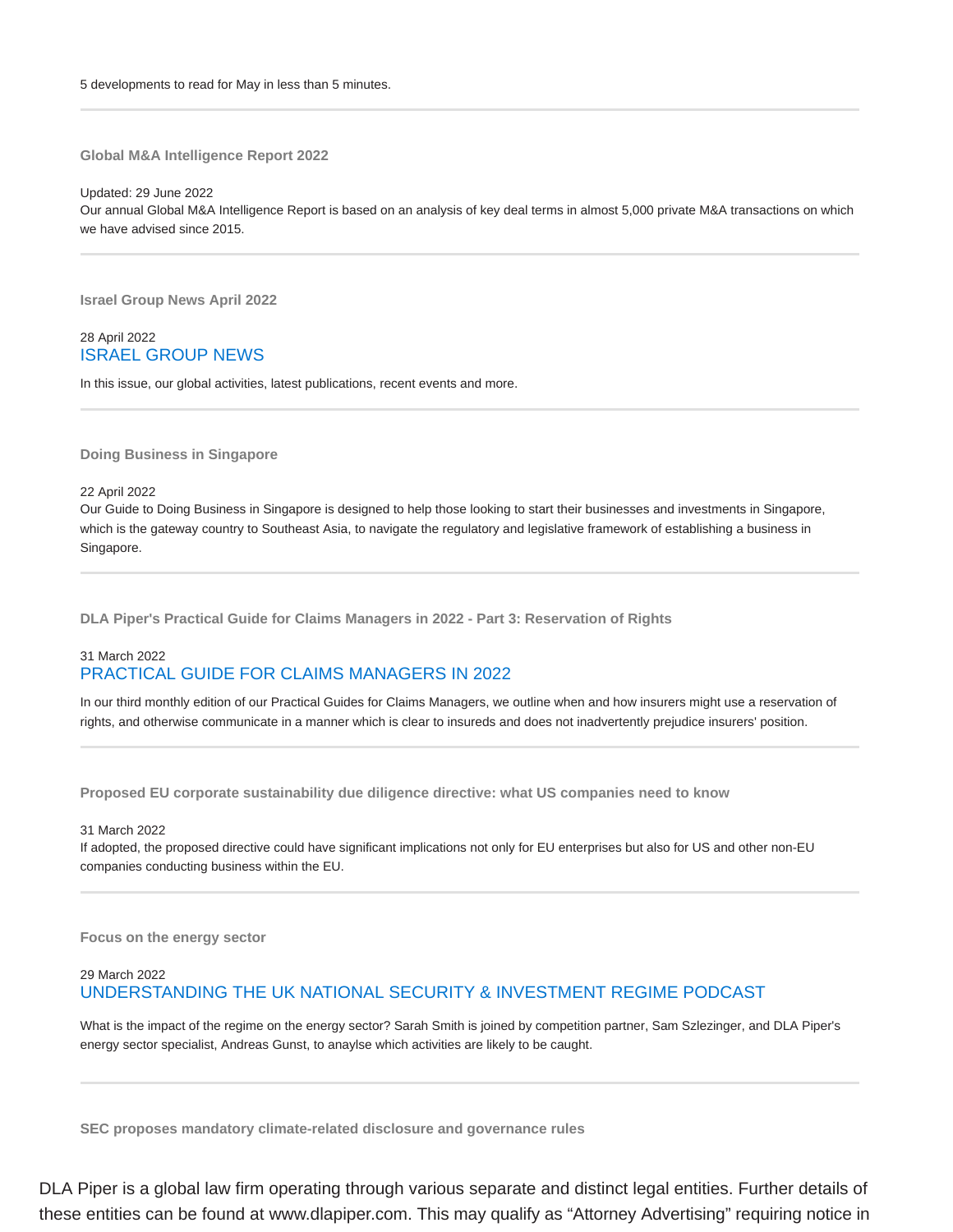**Aiscension: an AI tool to ensure effective risk management by detecting anti-competitive practice**

### 24 February 2022

Anti-competitive activity has been rife in companies for centuries and there are many who like to take the ostrich approach and bury their head in the sand. However, it is known that this approach to risk management is ineffective should the regulators come looking, and with fines of up to 10% of global turnover, it is a big risk to take.

**Focus on the public sector**

# 22 February 2022 UNDERSTANDING THE UK NATIONAL SECURITY & INVESTMENT REGIME PODCAST

What is the impact on the public sector? Sarah Smith talks to Richard Bonnar, a partner in the Intellectual Property and Technology team, and Martin Strom, a senior associate in the competition team to discuss the impact on the sector, including the "Critical Suppliers to Government" and "Suppliers to the Emergency Services" sectors.

**Corporate in Ireland**

### 15 February 2022

DLA Piper is the leading global law firm in Ireland and is the number one M&A firm in the world, having advised on more transactions than anyone else in each of the last eleven years.

**Focus on the transport sector**

# 8 February 2022 UNDERSTANDING THE UK NATIONAL SECURITY & INVESTMENT REGIME PODCAST

In this episode, Sarah Smith is joined by Richard Jenkinson and global chair of DLA Piper's Infrastructure, Construction and Transport sector, Martin Nelson-Jones. They discuss the impact of the regime on the transport sector in relation to ports and harbours, as well as airports and air traffic control.

**OECD makes progress on Pillar 1 – release of draft Sourcing and Nexus Rules of Amount A**

7 February 2022 Comments are due February 18, 2022.

**Focus on the technology sector**

25 January 2022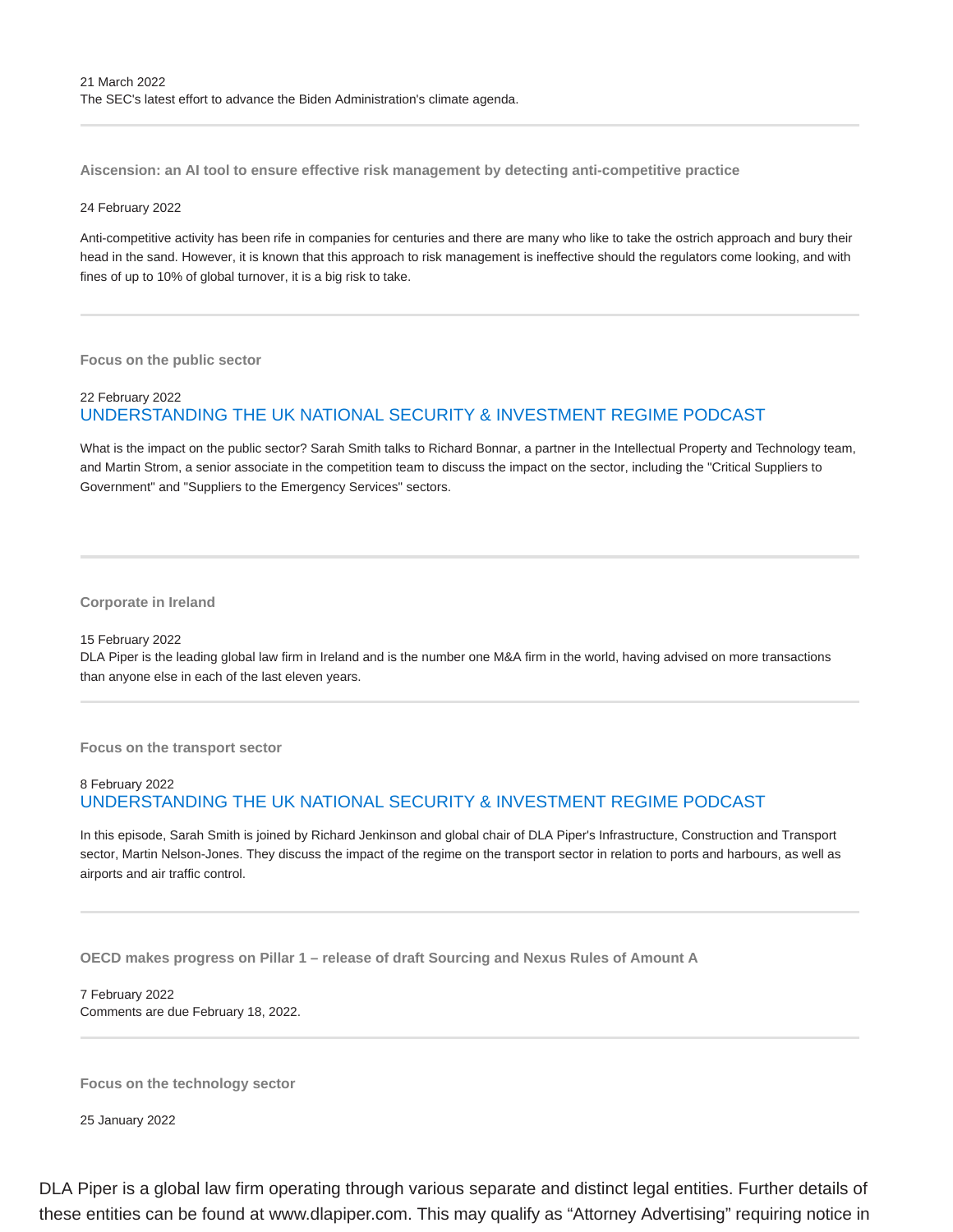# UNDERSTANDING THE UK NATIONAL SECURITY & INVESTMENT REGIME PODCAST

What is the impact of the regime on the technology sector? Sarah Smith is joined by competition partner, Alexandra Kamerling, and DLA Piper's tech sector specialist, Kit Burden, to anaylse which activities are likely to be caught with a focus on AI and computer hardware.

**Israel Group News January 2022**

### 24 January 2022 ISRAEL GROUP NEWS

In this issue, our global activities, latest publications, recent events and more.

**Focus on the industrials sector**

# 18 January 2022 UNDERSTANDING THE UK NATIONAL SECURITY & INVESTMENT REGIME PODCAST

In the third episode of the series we turn our focus to specific sectors. Sarah Smith and Matt Evans are joined by DLA Piper's defence sector specialist, Maria Pereira to discuss the impact of the regime on the industrials sector, specifically in relation to the defence, military and dual-use, advanced materials and satellite and space sectors.

**A legal overview**

# 4 January 2022 UNDERSTANDING THE UK NATIONAL SECURITY & INVESTMENT REGIME PODCAST

In episode 2 of our podcast series we discuss the legal context of the regime: how it will operate and the implications for businesses. In particular, the legislation - which comes into force today, 4 January - has wide reaching implications for M&A involving businesses or assets connected with the UK.

**What's driving the new National Security and Investment Regime**

# 12 December 2021 UNDERSTANDING THE UK NATIONAL SECURITY & INVESTMENT REGIME PODCAST

Episode 1 of our new Podcast series discusses what is driving the new National Security and Investment Regime. What is the political context for the new regime? Who and what is driving the pressure to strengthen investment screening both in the UK and internationally? Sarah Smith, Partner in DLA Piper's Competition practice is joined by Lord Gavin Barwell, Strategic Advisor and former Chief of Staff to Teresa May and Paul Hardy, Head of UK Government Affairs at DLA Piper to discuss the context of the new regime.

**Driving change: The decarbonisation of European transport**

### 17 November 2021

Transport is the bedrock of modern economies. It is also a major source of carbon dioxide emissions. The purpose of this study is to examine decarbonisation strategies in three key transportation subsectors: aviation, rail and shipping.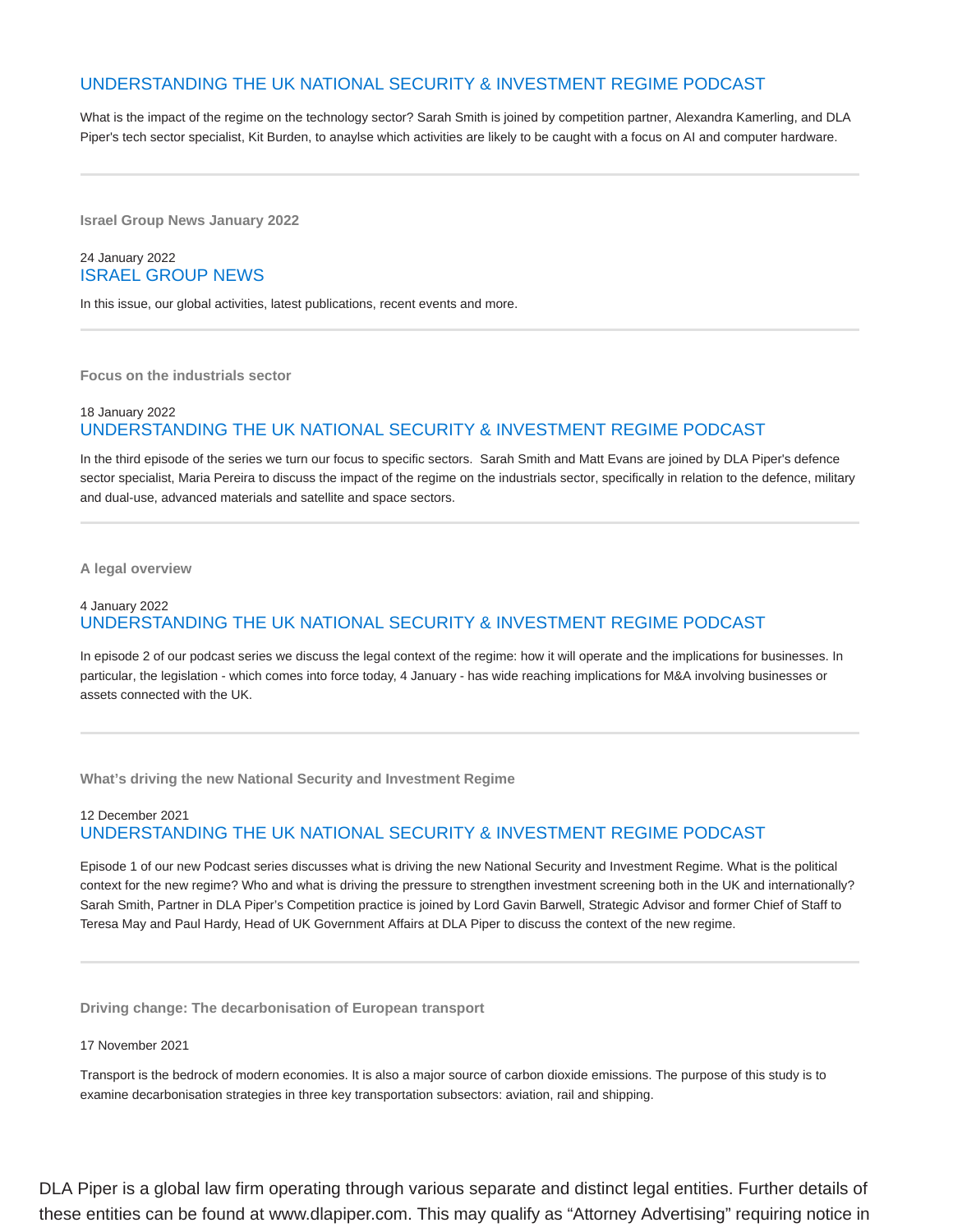**Opportunities in England's eight new freeports**

15 November 2021

The UK Spring Budget in 2021 illustrated the reality of the UK's economic situation as a result of the restrictions implemented during the COVID-19 pandemic. The Chancellor used the opportunity to outline the Government's plan to build the 'future economy' through an investment-led recovery plan, which included eight new freeports in England.

**Distributions of dividends (ordinary and interim), share premium and account 115 in Luxembourg**

11 November 2021

Want to know more on distributions of dividends, share premium and account 115 in Luxembourg? Our latest article will help you understand these concepts and the distribution conditions.

**Luxembourg Business Register: Upcoming requirements for individuals – get ready!**

4 November 2021

According to a notice issued by the Luxembourg Business Register, with effect as of the end of March 2022, individuals and entities registered with the Luxembourg Register of Trade and Companies will have to provide a Luxembourg national identification number for individuals registered on file, such as managers, directors, shareholders, partners, liquidators, authorised representatives or auditors.

**Israel Group News October 2021**

25 October 2021 ISRAEL GROUP NEWS

In this issue, our global activities, latest publications, recent events and more.

**Brazil: SESG and the capital markets**

13 October 2021

The capital markets can play an important role in enhancing companies' SESG actions.

**The Consumer Goods Essential Legal Update 2021**

# 13 October 2021 THE DLA PIPER CONSUMER GOODS, FOOD AND RETAIL SECTOR TRAINING SERIES

We have collated a panel of consumer goods, food and retail specialists from across the DLA Piper business to discuss what the key legal issues are in the sector now and for the next 18 months.

**Five issues to watch for at COP26 in Glasgow**

12 October 2021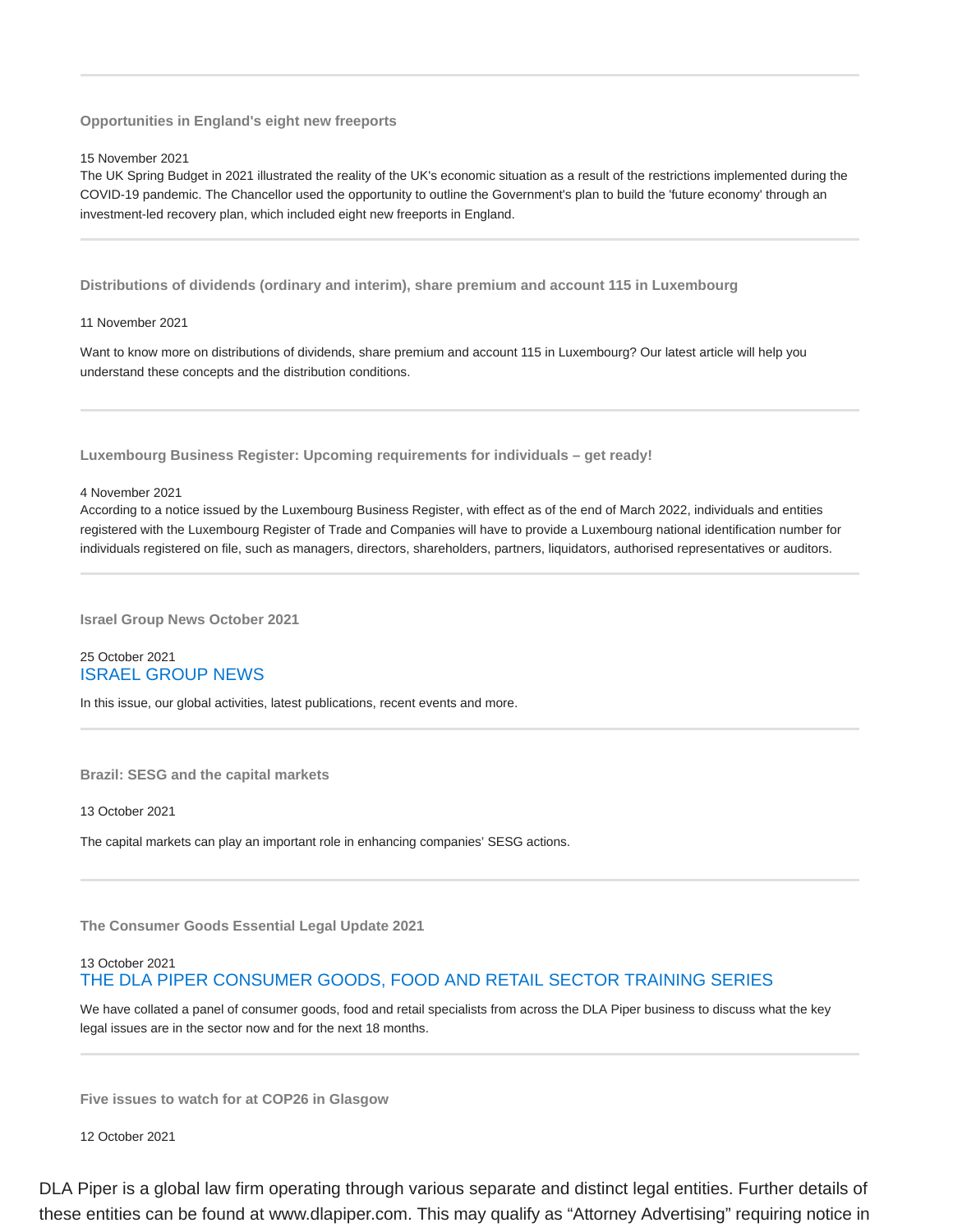Hopes had already been high for COP26 even before the pandemic paused it. The pent-up potential has only heightened those expectations.

**OECD announces global deal on international tax reform with its Two-Pillar solution**

11 October 2021

In addition, the OECD sets out a detailed implementation timeline aiming to have parts of the plan ratified in 2022 and effective as early as 2023.

**Thailand Ministerial Regulation in relation to Fixing Rates of Social Security Fund Contributions**

7 October 2021

On 27 September 2021, the Minister of Labour has just issued the Ministerial Regulation in relation to Fixing Rates of Social Security Fund Contributions B.E. 2564 (2021) which shall be enforced in Thailand as of 1 September 2021 onwards.

**The global landscape of data privacy: Important points about new laws in three key jurisdictions**

# 21 September 2021 PRACTICAL COMPLIANCE

New data privacy requirements in three important jurisdictions – the European Union, China, and Brazil – with an emphasis on action steps for compliance officers.

**Contribution in kind to an SARL directly at incorporation**

24 September 2021

Contributions in kind to the share capital of private limited liability companies (sociétés à responsabilité limitée) (SARL) need to be valued. Contributions in kind can take place at incorporation or during the lifetime of the company when there is a share capital increase.

**House tax proposal: significant statutory changes include raising corporate rate, overhauling international taxation system**

21 September 2021 While the Senate is likely to cut back on some of the proposals, tax increases for business and individuals are expected to be enacted by Thanksgiving.

**Thailand announces 3 months extension of social security contributions reduction**

13 September 2021

Referring to the announcement of the Social Security Office in relation to the reduction of mandatory social security contributions effective from 1 June 2021 – 31 August 2021, on 8 September 2021, the Social Security Office has extended the reduction of mandatory social security contributions for another 3 months from 1 September – 30 November 2021.

**The Company Law Digitalisation Act**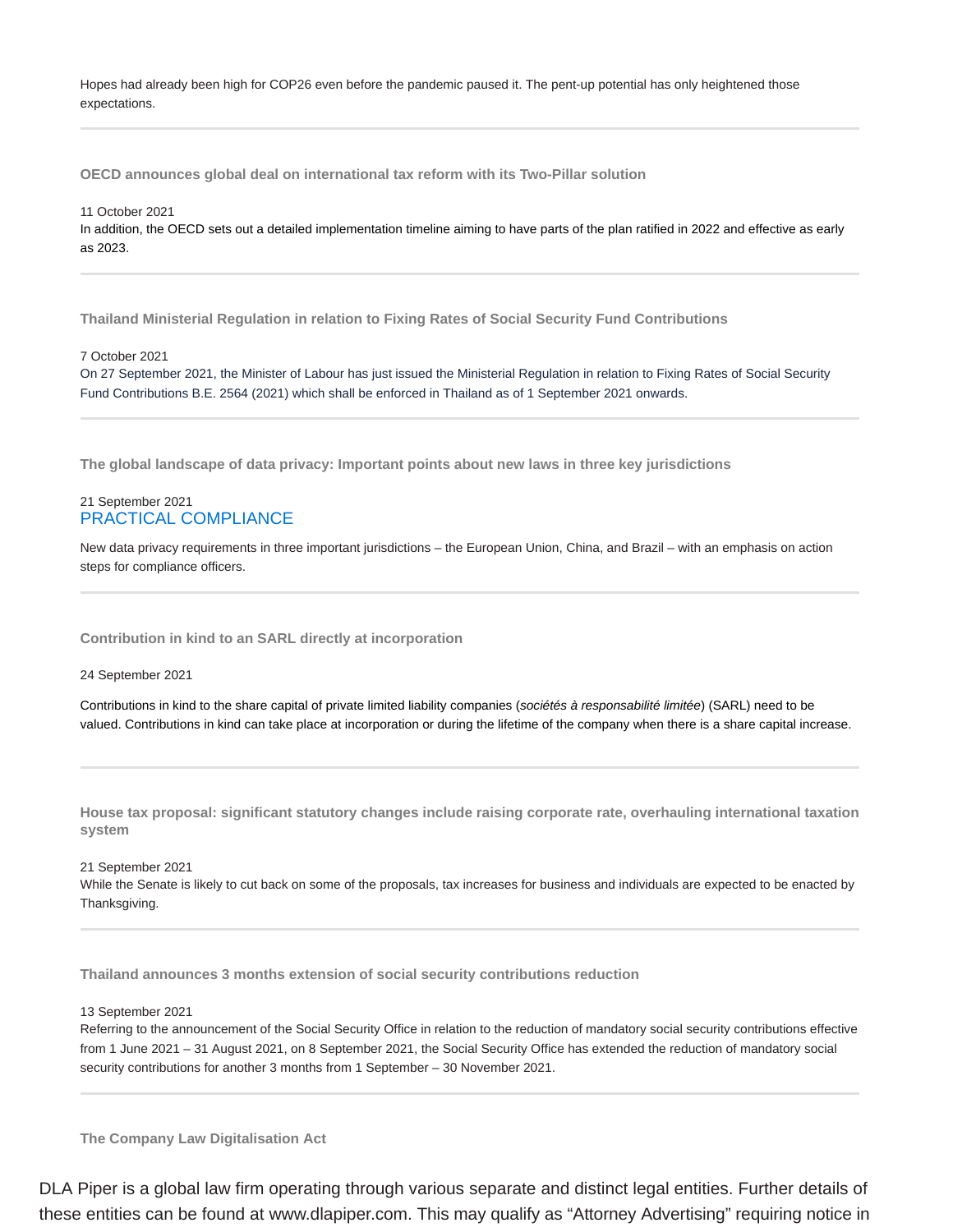23 August 2021

On 15 July 2021, the Act of 12 July 2021 with regard to the use of digital tools and processes in the context of company law (Company Law Digitalisation Act) was published in the Belgian State Gazette introducing changes to the new Belgian Companies and Associations Code (BCAC).

**Israel Group News August 2021**

# 16 August 2021 ISRAEL GROUP NEWS

In this issue, our global activities, latest publications, recent events and more.

**Further assistance from the Social Security Office as Thailand heads to further lockdown**

22 July 2021

Previously, the Social Security Office (SSO) announced the reduction of social security contributions for a period of three (3) months from 1 June 2021 – 31 August 2021 due to the third wave of COVID-19 cases in Thailand.

On 13 July 2021, the Cabinet approved additional relief measures to assist workers and entrepreneurs who are affected by the COVID-19 pandemic in 10 red-zone provinces, including Bangkok. On 20 July 2021, following the tightening of lockdown restrictions in Thailand, the Cabinet approved the expansion of relief measures from 10 red-zone provinces to 13 red-zone provinces (now including Chachoengsao, Chonburi and Ayutthaya).

**Cross-border distribution of Alternative Investment Funds – What you need to know about the new regulatory framework**

15 July 2021

A number of key provisions of the new legislative framework on cross border distribution of investment funds across the European Union will become applicable as of 2 August 2021.

**Russia will introduce inter vivos (living) and post-mortem (testamentary) personal foundations for property management**

8 July 2021

On 1 July 2021, the President of the Russian Federation signed draft law No. 1172284-7 "On Amendments to Part One and Part Three of the Civil Code of the Russian Federation," which will permit the establishment of personal foundations for managing property and businesses in Russia. The law will enter into force on 1 March 2022.

**Significant changes to notification obligations to the German transparency register on ultimate beneficial owners**

### 2 July 2021

To create the data requirements for the connection of the European transparency registers on ultimate beneficial owners, the German legislator has introduced fundamental changes to the German Anti-Money Laundering Act (Geldwäschegesetz) that affect the obligations to file information on ultimate beneficial owners with the German transparency register by way of the Transparency Register and Financial Information Act.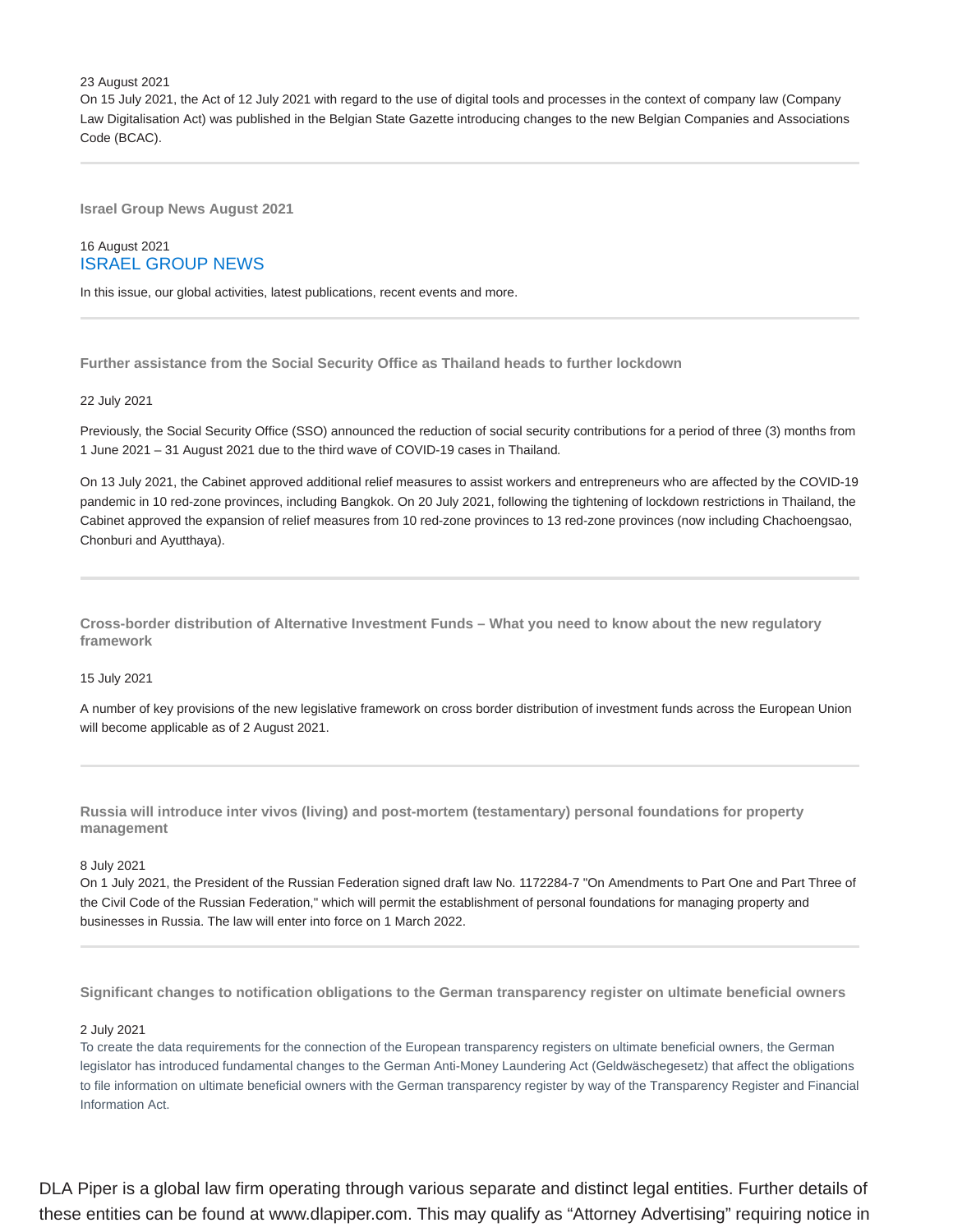**Global M&A Intelligence Report 2021**

23 June 2021

Our annual Global M&A Intelligence Report is based on an analysis of key deal terms in over 3,200 private M&A transactions on which we advised since 2015.

**Reduction of Social Security contributions following third wave of COVID-19 in Thailand**

25 May 2021

Following the resurgence of COVID-19 cases in March 2021, the Social Security Office announced the reduction of mandatory social security contributions to be made to the Social Security Fund (SSF) to help ease the financial burden of employers and employees.

**Thailand postponed the implementation of the data protection act until 1 June 2022**

10 May 2021

The Personal Data Protection Act B.E. 2562 (2019) (PDPA) came into effect since 28 May 2019 with most provisions scheduled to take full effect on 27 May 2020. Previously, the enforcement of the PDPA for 22 types of businesses has been postponed to 31 May 2021.

**The UK Government adopts the National Security and Investment Act on 29 April 2021**

### 10 May 2021

With the adoption of the National Securities & Investment Act, the UK is embarking on a serious journey to toughen foreign investment rules in line with other major economies in a move prompted by concerns surrounding foreign investment in critical or sensitive sectors.

**Israel Group News May 2021**

# 1 May 2021 ISRAEL GROUP NEWS

In this issue, our global activities, latest publications, recent events and more.

**Episode 16: New data classifications and data localisation for financial institutions in China**

# 21 April 2021 NAVIGATING CHINA: THE DIGITAL JOURNEY

Important new guidelines outlining how personal and other types of financial information should be handled by financial institutions throughout the data lifecycle have just come into force in China, including a new data localisation obligation.

**Cross-border distribution: Ready for the next step?**

### 16 April 2021

AIFM and UCITS Directives largely built their success on the introduction of the marketing passport and the creation of a common regime for investment funds distribution whereby a product could be distributed across the EU market on the basis of one single authorisation.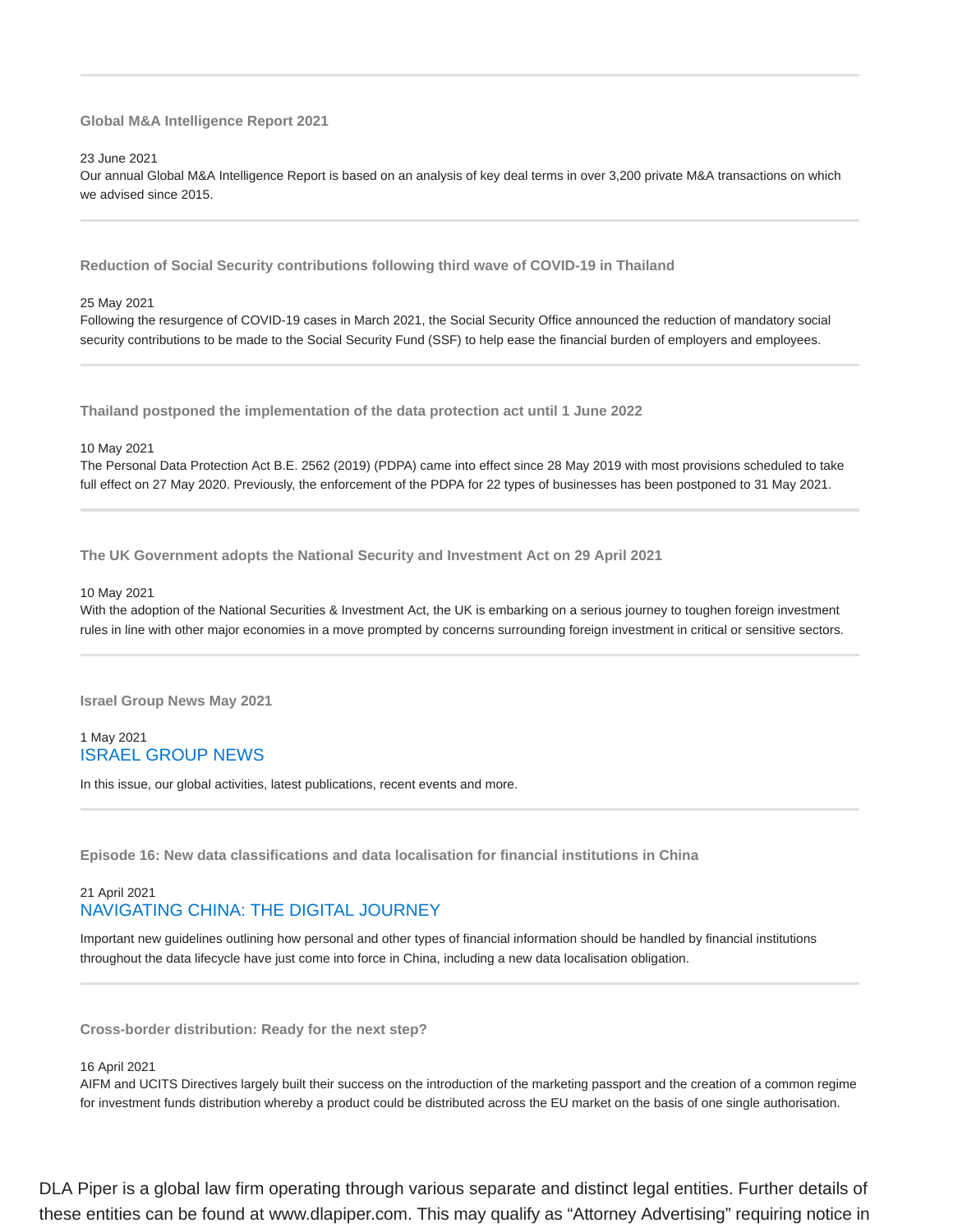**Managing Mexican mandatory disclosure rules**

8 April 2021

A review of new obligations for taxpayers and advisors under Mexico's mandatory disclosure rules.

**The New Romanian Food Supplements Law - what it means for consumers and for the healthcare business**

### 6 April 2021

A complex piece of legislation governing food supplements was published on 1 April 2021, being debated since 2012 and confirmed by the Romanian Constitutional Court ruling in 2021. Law 56/2021 will be applicable starting with 3 April 2021. More detailed implementation rules on manufacturing, sale and use are expected to be issued within 90 days.

**So you want to go digital…**

April 2021

This article assists businesses in identifying the core issues that must be addressed to ensure the legal sufficiency of transactions conducted on eSignature platforms.

**Climate change disclosures – under SEC scrutiny**

25 February 2021 This new directive does not come as a surprise.

**Doing deals in the CEE Webinar: 2020 Review and 2021 Preview**

### 17 February 2021

If the audience members of DLA Piper's webinar "Doing deals in the CEE: 2020 Review and 2021 Preview" on 10 February are right, then there will be an increase in deal volumes in 2021 across the CEE region.

**The missing link in whistleblower programs – the escalation protocols**

28 January 2021 A fixed set of escalation protocols helps ensure that a whistleblower program functions efficiently.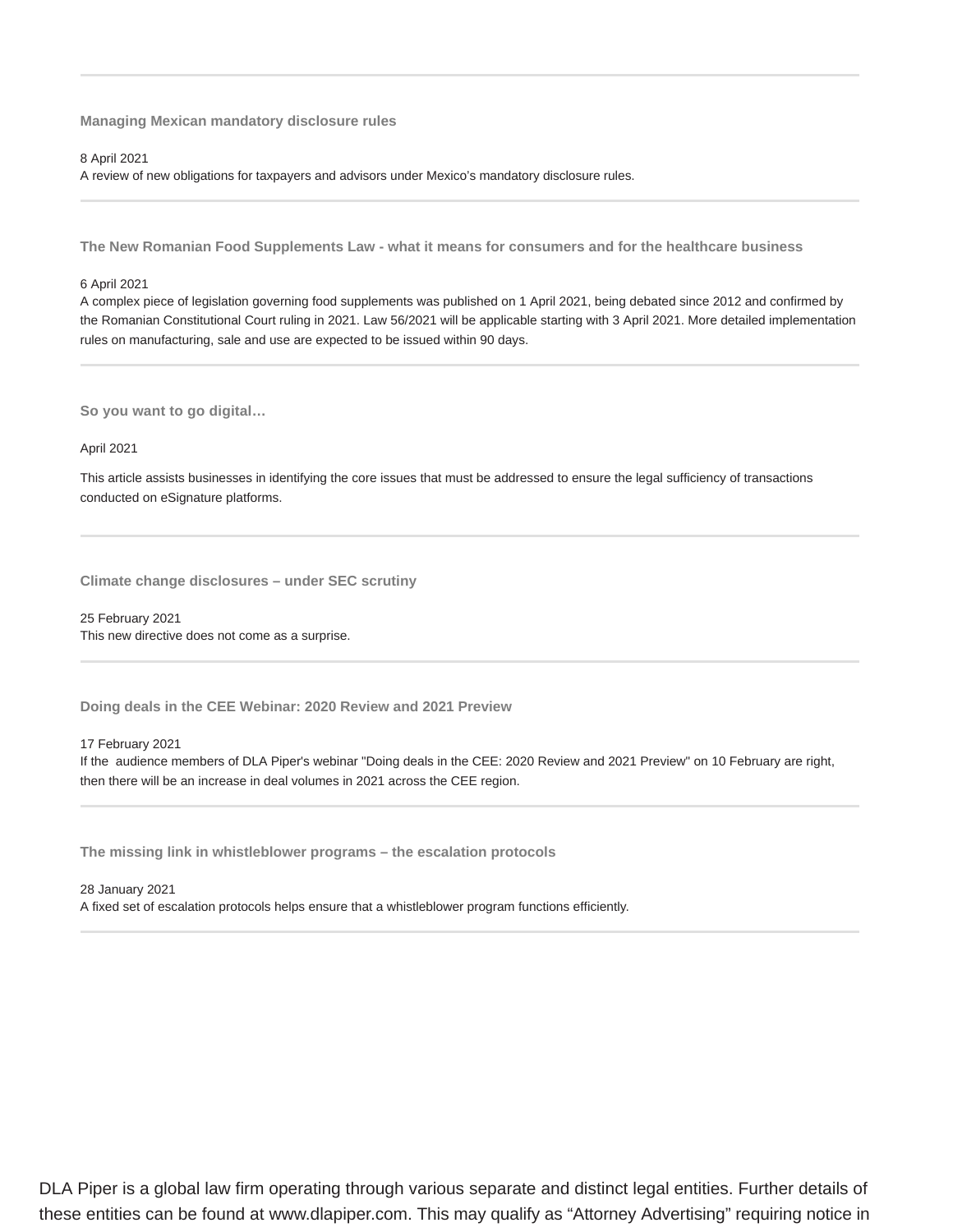**The Insurance Bill 2020: Update on Hong Kong's new Insurance-Linked Securities (ILS) regime**

# 21 January 2021 INSURANCE HORIZONS

The Insurance (Amendment) Bill 2020 (IO Bill) passed on 17 July 2020 provides for a new regime under the Insurance Ordinance (Cap. 41) enabling the issuance of insurance-linked securities (ILS) by special purpose insurers (SPI). Subsequently on 4 September 2020, the Insurance Authority (IA) published a consultation paper on the draft Insurance (Special Purpose Business) Rules (Consultation Paper), which has proposed some draft rules for the ILS scheme, such as the scope of eligible investors, the minimum investment size and relevant offences and penalties (Draft Rules).

**Israel Group News January 2021**

19 January 2021 ISRAEL GROUP NEWS

In this issue, our global activities, latest publications, recent events and more.

**Understanding the OECD's guidance on the transfer pricing implications of the COVID-19 pandemic**

5 January 2021 A practical look at the new OECD guidance.

**Boardroom Brexit: What the deal means for funding and procurement**

# 31 December 2020 BOARDROOM BREXIT

The TCA provides last-minute clarity for UK companies and organisations that participate in EU funded projects, or receive funding and investment through EU programmes, such as Horizon Europe.

**'Parent company' liability: from Vedanta to BHP**

18 December 2020

On 9 November 2020, the English High Court handed down its decision in Município De Mariana & Ors v BHP Group Plc & Anor [2020] EWHC 2930 (BHP), striking out for abuse of process what would have been the largest mass tort claim in English legal history.

**Climate change convergence? The potential for global collaboration following China's momentous announcement**

17 December 2020

With the election of Joe Biden, it is widely expected that the US will reengage with the international community in the fight against climate change and in efforts to reduce overall emissions.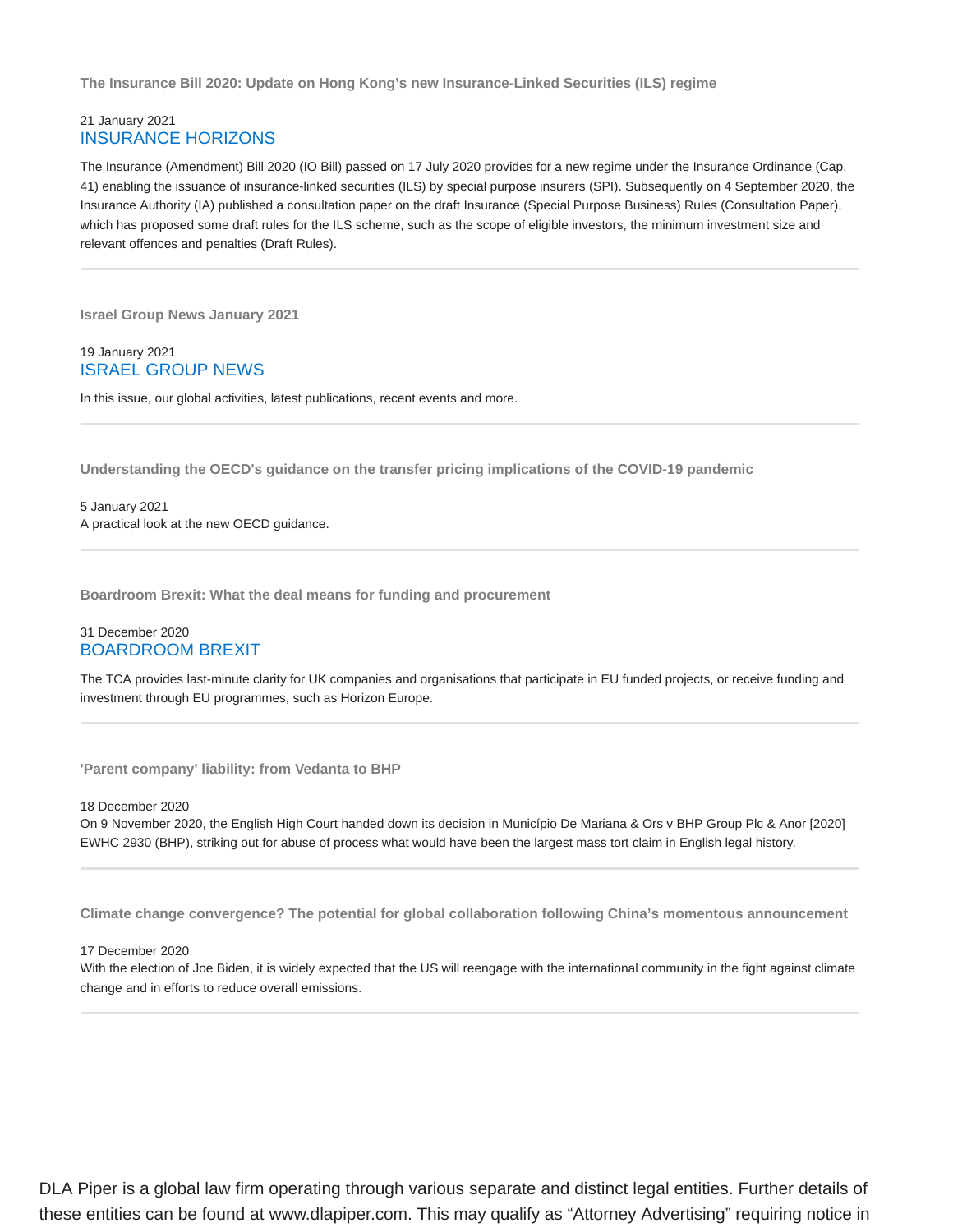**Five Years into the Paris Agreement - Success or stalling?**

### 16 December 2020

As the dust settles on the weekend's Climate Action Summit, co-hosted by the UK, France and the UN, we wanted to shine a spotlight on the headlines coming out of the Summit, what this means for the future of the Paris Agreement, and how these will impact businesses.

**Climate activism: Status check and opportunities for public companies**

#### 14 December 2020

The systemic risk of climate change is being discussed and managed in board rooms around the world.

**REACH 2.0 – New EU Chemicals Strategy for Sustainability**

#### 10 December 2020

Chemicals are omnipresent in our everyday life and play a fundamental role as building blocks in technologies, materials and products. However, chemicals with hazardous components can also cause damage to human and animal health and the environment.

**Building a full fibre future: European fibre-to-the-premises (FTTP) investment trends 2021**

### 2 December 2020

Our new study, conducted in partnership with TMT Finance, indicates that the recent rise in FTTP investment is set to continue over the next two years. The insight gathered through this report highlights key factors for the rise and appeal of FTTP to investors, as well as the potential risks they see in this industry.

### **Global M&A in 2020: Impact of COVID-19 Report**

### 30 November 2020

When we published our annual Global M&A Intelligence report in Spring of this year, Asia was in the midst of dealing with COVID-19, Europe was just starting to really feel the impact and for the US, COVID-19 was widely expected to have an impact but the scale and timing was unclear.

**PFI and PPP in the UK – is it time to talk about handback?**

### 30 November 2020

The most recent standard form contracts and guidance in the UK for PPPs and similar forms of contract recognize the importance of prescribing detailed handback requirements and making provision for lead-in processes to be followed when a project approaches the end of its term.

**Projects Global Insight Issue 4, 2020**

# 30 November 2020 PROJECTS GLOBAL INSIGHT

In what is undoubtedly one of the most testing periods for the infrastructure and construction industry, key stakeholders continue to focus on delivering resilient, adaptable and fit-for-purpose assets and services in extremely challenging conditions.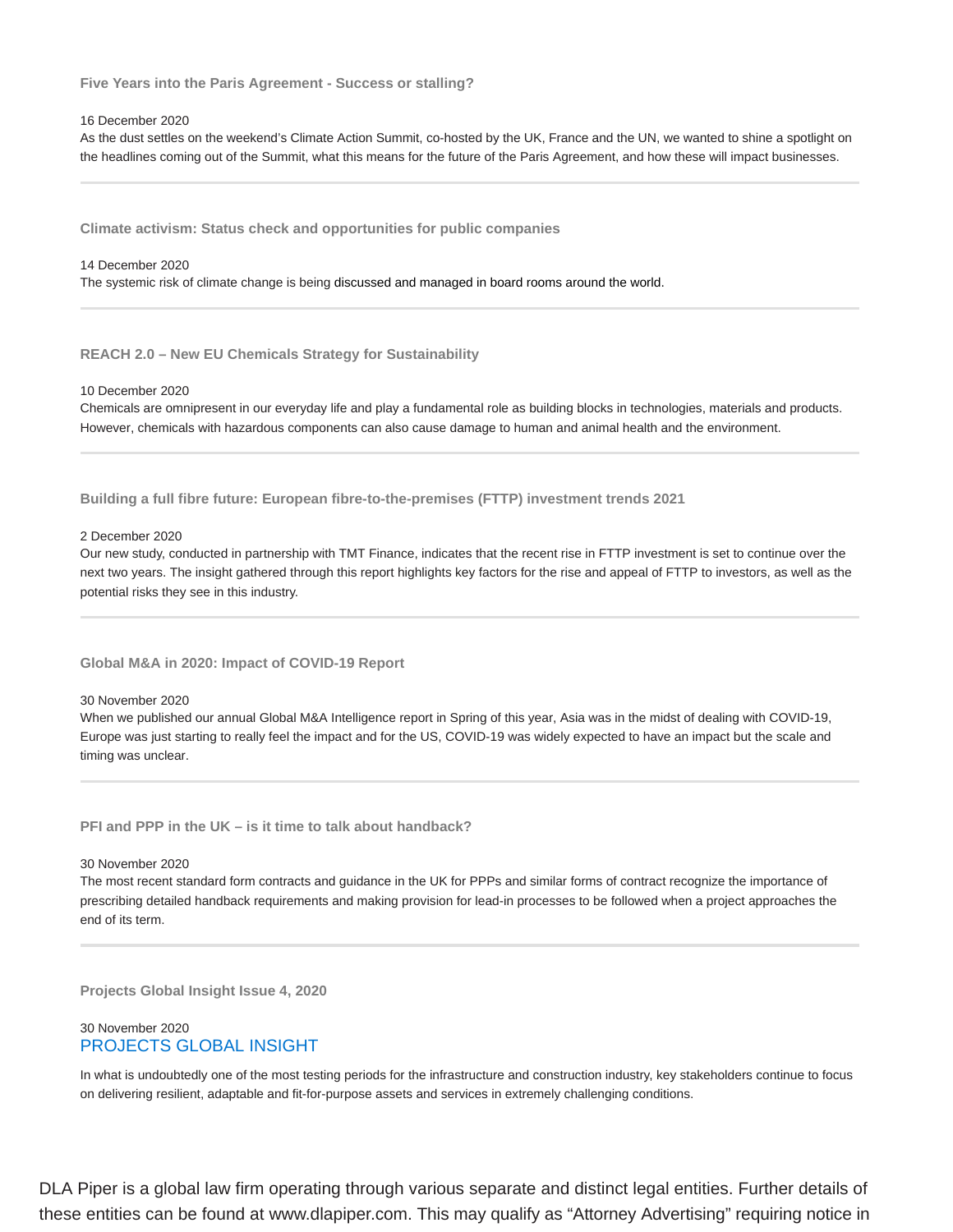**Brexit: Choice of Law, Jurisdiction, Enforcement, and Service**

### 27 November 2020

This article looks at the impact of reaching the end of the Brexit transition period (at 11pm on 31 December 2020) on governing law, jurisdiction, enforcement, and service in contracts between UK entities and EU member state entities.

**Contracting for the climate: The Climate Contract Playbook is a trove of climate clauses**

### 11 November 2020

Contracts have become an essential vehicle for companies seek to mitigate their environmental risks and limit their carbon footprints.

**Coronavirus: Directors' duties and making decisions in a crisis**

### 2 November 2020

Directors need to carefully consider how to address the risks of the ongoing COVID-19 pandemic within their business, given its impact on the global economy. As many companies are continuing to face significant, and increasing, cash flow pressure, directors should carefully consider their actions in the context of the legal framework.

### **US: Four significant developments in arbitration case law**

### 26 October 2020

US-style discovery; compelling arbitration on the basis of equitable estoppel; class-wide arbitration when the arbitration agreement is ambiguous; ongoing use of the US DDCC for ICSID award enforcement.

**Germany's New Foreign Direct Investments (FDI) Act took effect on 11 October 2020**

### 19 October 2020

In addition to the intended amendments to the Foreign Trade and Payments Act Germany's Federal Government on 20 May 2020 has decided on a bill that broadens the scope and the scrutiny with regard to foreign investments.

**English and Luxembourg venture capital funds: Key features**

12 September 2020

Andrew Wylie (Partner and Head of Investment Funds, International) has recently co-written a practice note "English and Luxembourg venture capital funds: key features" published on Thomson Reuters Practical Law on 6 October 2020 and reproduced here with permission from the publisher.

**Israel Group News October 2020**

### 7 October 2020 ISRAEL GROUP NEWS

In this issue, our global activities, latest publications, recent events and more.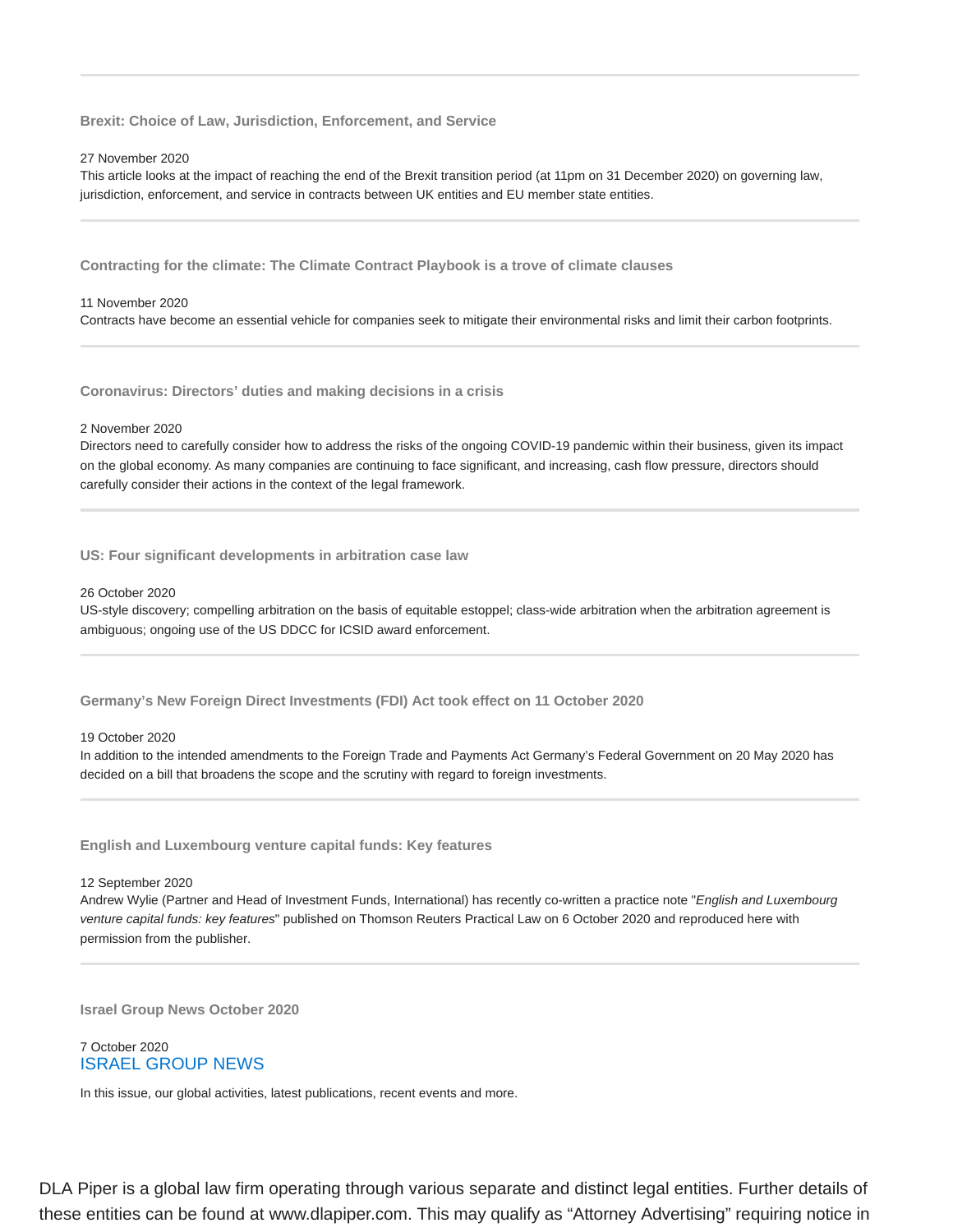**Sale of Lion Dairy and Drinks – not in Australia's national interest**

### 27 August 2020

On Tuesday 25 August 2020, the Treasurer of Australia announced that the proposed sale of Lion Dairy and Drinks Pty Ltd (Lion Dairy) to China Mengniu Dairy Company Limited (China Mengniu) would not be within Australia's "national interest", effectively blocking the transaction. This article discusses the ramifications of the decision and how they could impact on foreign investment in Australia.

**EU Securities Regulator calls for review of delegation arrangements under AIFMD**

### 20 August 2020

In a letter published this week, the European Securities and Markets Authority (ESMA) has called on the European Commission to consider legislative clarifications under the Alternative Investment Fund Manager Directive (AIFMD) that may have a significant impact on the ability of European alternative investment fund managers (AIFM).

**US moves forward on enhanced securities regulations focusing on Chinese companies**

### 17 August 2020

Latest developments in US efforts to address the financial risks posed by emerging market companies.

**Release of exposure draft legislation for major reforms to Australia's Foreign Investment Framework**

### 10 August 2020

Many governments around the world have been strengthening their laws relating to foreign investment. Australia is no exception to this development and has just released proposed sweeping reforms to its foreign investment regime. In this article, we provide a high level overview of the key proposed amendments and our thoughts on how some of those proposals are likely to affect foreign investment into Australia.

**Vlog series: How to raise equity capital during the Coronavirus pandemic (UK)**

### 4 August 2020

The first half of 2020 has seen an unprecedented volume of activity by companies raising capital through follow-on equity offerings on the London Stock Exchange in response to the Coronavirus pandemic. There have been over 140 equity issues on the London Stock Exchange's main market or AIM since 20 March 2020 raising more than GBP14 billion.

**New amendments to the Romanian framework on the prevention and combating of money laundering and terrorist financing**

# 22 July 2020

The amendments and additions brought to Law 129/2019 serve the purpose of implementing the provisions of Directive (EU) 2018/843 of the European Parliament and of the Council of 30 May 2018 amending Directive (EU) 2015/849 on the prevention of the use of the financial system for the purposes of money laundering or terrorist financing.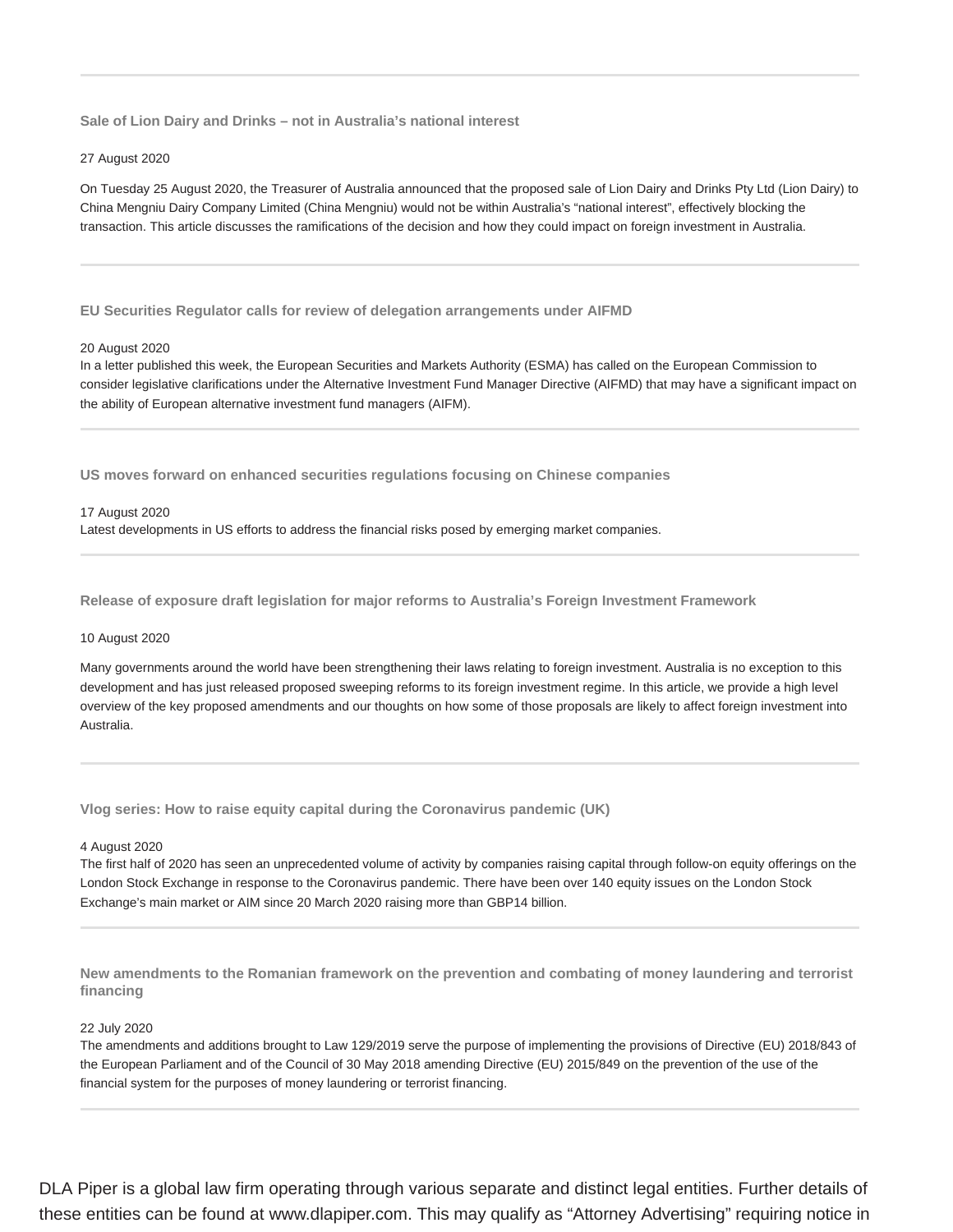**Israel Group News July 2020**

# 8 July 2020 ISRAEL GROUP NEWS

In this issue, our global activities, latest publications, recent events and more.

**Private equity: Guide to key management tax issues in Europe**

### 6 July 2020

**Using representations and warranties insurance in global M&A deals: 8 questions and answers**

### 16 FEB 2016

R&W insurance can offer both buyers and sellers the additional confidence often needed to close the deal. Such insurance may be especially useful in global M&A transactions, particularly in Latin America.

**Slavery in the supply chain: new corporate reporting obligations for companies**

# 9 DEC 2015 HEALTH, SAFETY AND ENVIRONMENTAL MATTERS SERIES

The UK's Modern Slavery Act 2015 is in force, imposing on companies new reporting requirements and new enforcement powers, including the creation of an Independent Anti-Slavery Commissioner.

**Plan now to use off-band communications during an incident response: key points**

### 27 OCT 2015

A robust IR plan should include communications techniques that operate outside regular company communication methods.

**International tax and withholding considerations for US companies and their directors**

### 19 MAY 2015

Multinationals commonly elect boards with international representation; it is also common to convene board meetings outside the US. US companies that do either − or both − of these things must be mindful of any resulting US or foreign tax implications

**A new test for Mexico's structural changes: antitrust reform – key points in one chart**

### 16 JUN 2014

This entirely new framework should be carefully analyzed by investors in structuring their Mexico-related M&A transactions and managing their existing operations

**Congress, Administration move forward to secure critical US infrastructure**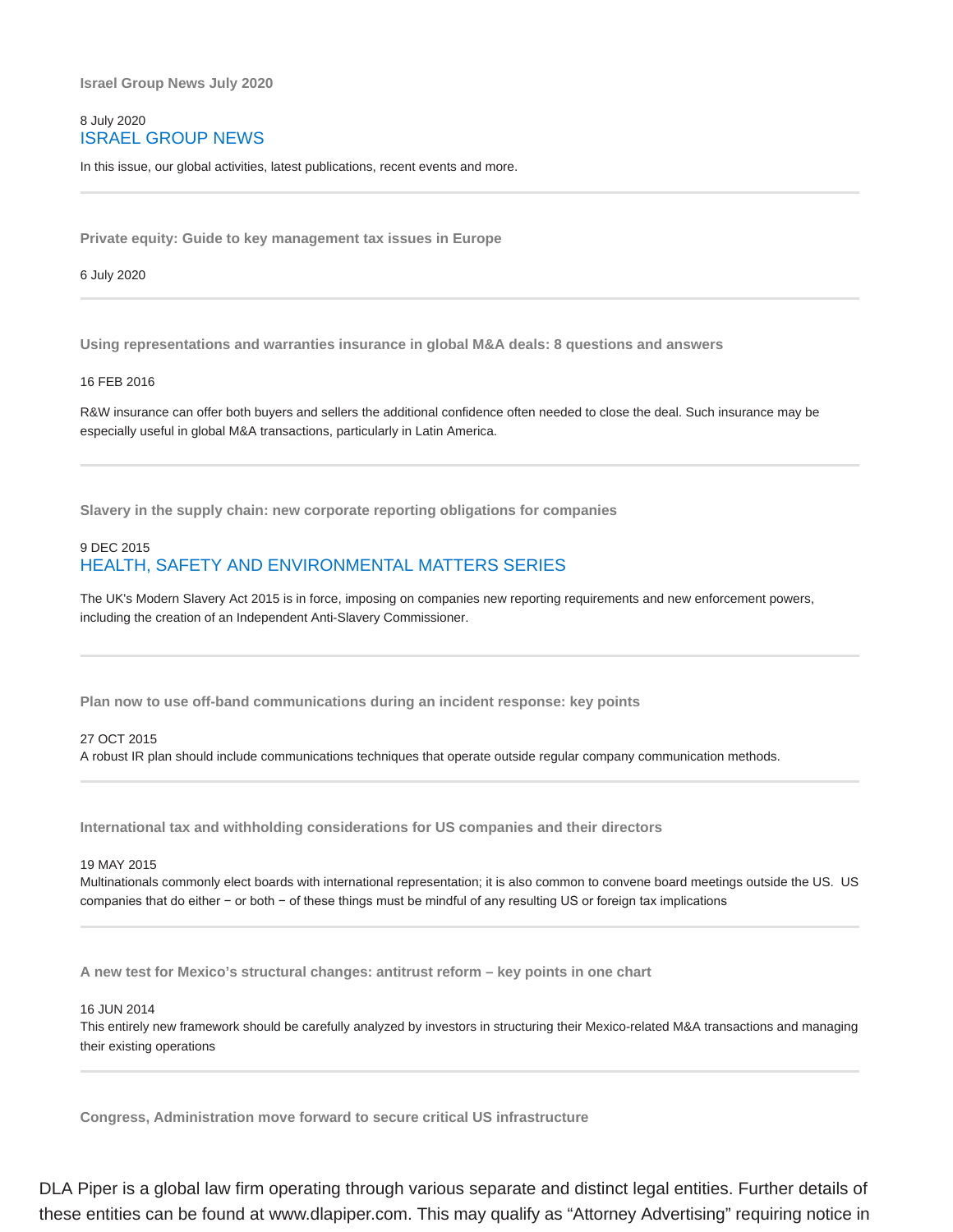**Cybersecurity and US federal public procurements: what contractors need to know**

### 11 MAR 2013

Practical considerations for US federal contractors

**Conflict mineral reporting rules impact many public companies: new supply chain requirements and new Form SD**

19 Sep 2012

Understanding the new reporting requirements.

**Federal agencies, Congress accelerate defense against cyber attacks – every private company will be affected**

### 21 Mar 2012

# **Eventos**

# Anteriores

**Payments Forum June 2022**

23 June 2022 Webinar

**Liquidation, acquisition and restructuring of China operations (Session 7)**

June 22, 2022 | 12:00 - 1:00 pm ET Webinar

**The meteoric rise of the data centre: Key drivers behind global demand**

14 June 2022 **Webinar** 

**European Dinner**

10 May 2022 Webinar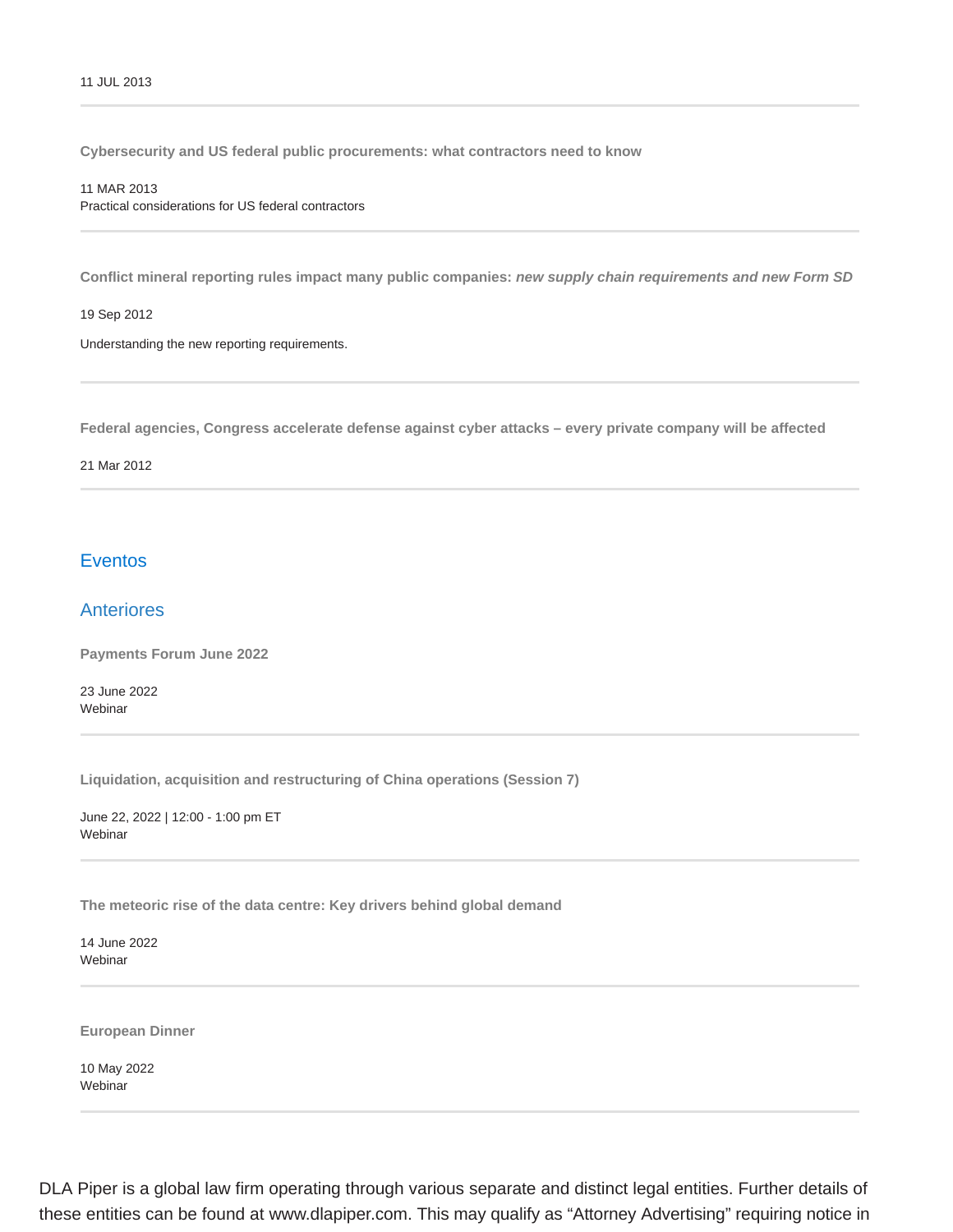**Webinar: Germany's new government: The outlook for investment and M&A in 2022**

5 May 2022 Webinar: Germany's new government: The outlook for investment and M&A in 2022 **Webinar** 

**Webinar: Germany's new government: The outlook for investment and M&A in 2022**

4 May 2022 Webinar: Germany's new government: The outlook for investment and M&A in 2022 Webinar

**International Women's Day**

10 March 2022 **Webinar** 

**Beyond Politics: The Person Behind the Policies**

16 February 2022 **Webinar** 

**Europe China Trade and Investment Relations**

20 January 2022 Europe China Trade and Investment Relations Webinar

**Europe China Trade and Investment Relations**

2 December 2021 Europe China Trade and Investment Relations

**Driving change: the decarbonisation of European transport**

16 November 2021 4:00 PM - 5:00 PM GMT Webinar

**EU-China Investment Relation & FDI Regime**

9 November 2021 Europe China Trade and Investment Relations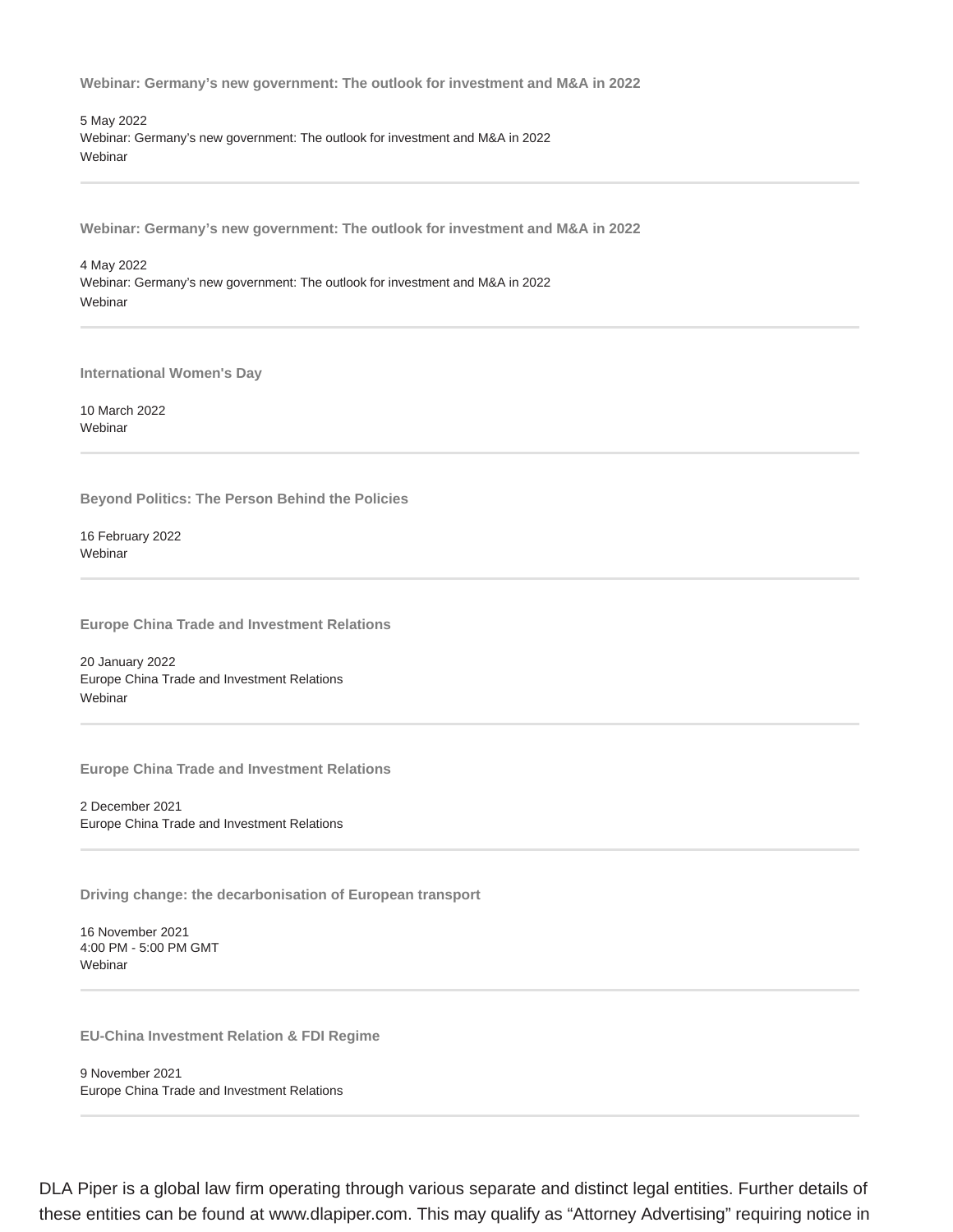**Abraham Accords One Year Anniversary Dinner**

5 October 2021 Webinar

**Cash repatriation: What are your options?**

29 September 2021 Webinar

**The essential legal update for consumer goods businesses**

29 September 2021 Webinar

**Embracing Digital Evolution**

15 September 2021 Webinar

**IPEM 2021**

8-9 September 2021 IPEM 2022 Paris

**Luxembourg: your go-to platform for Iberoamerican investments**

30 June 2021 **Webinar** 

**Carried interest – everything you always wanted to know and didn't ask**

7 May 2021 Luxembourg

**CEE Webinar: What CEE perspective offers to third-party funding?**

22 April 2021 Webinar

**Pan-European Week: U.S. SPAC Acquisitions in Europe - Challenges of the Cross-Border De-SPAC Process**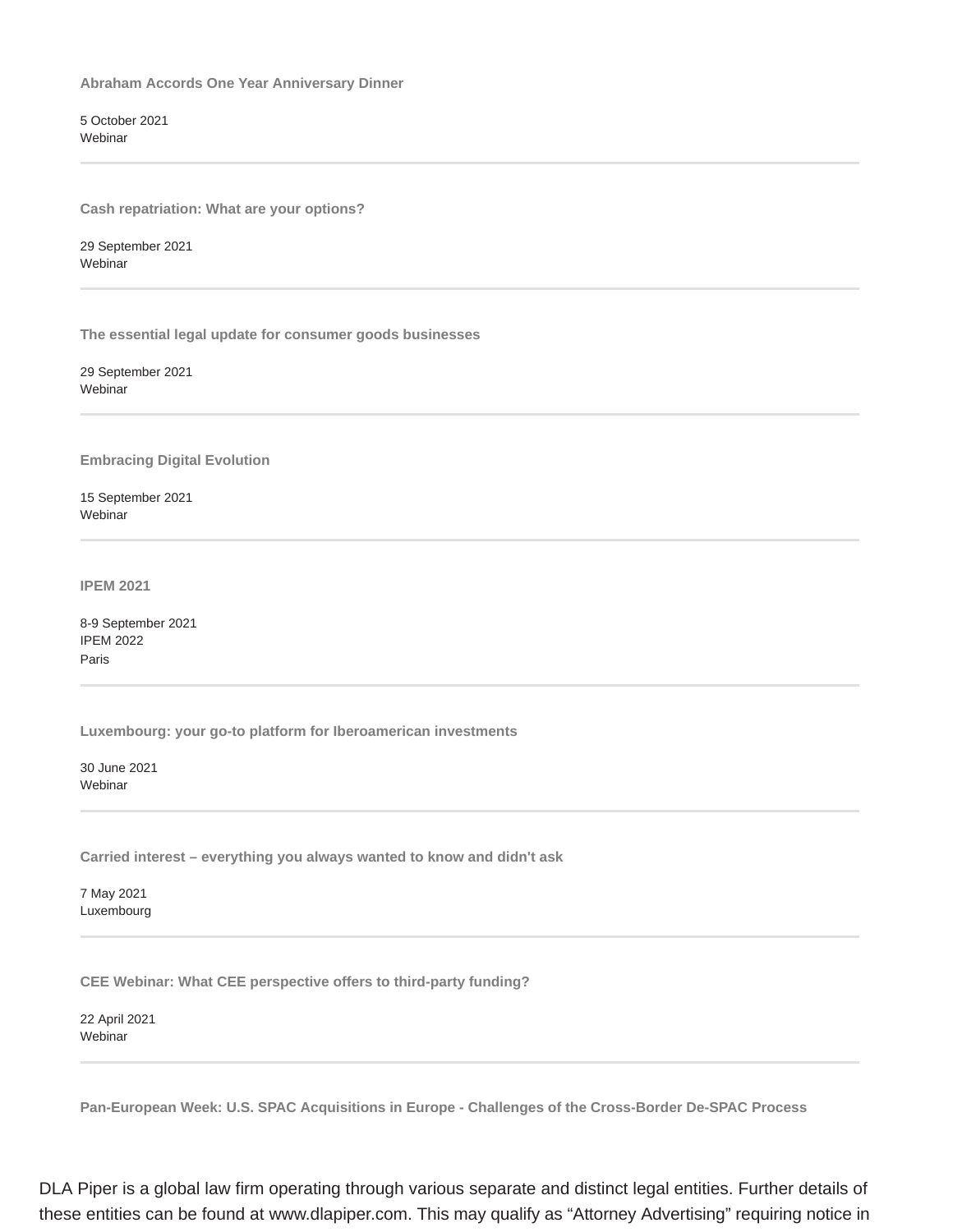20 Apr 2021 Webinar

**Pan-European week: Doing PE deals in Europe**

19 April 2021 Webinar

**Axis Tel Aviv**

17 March 2021 Webinar

**European tech companies reach new highs: optimising exits and financings**

9 March 2021 **Webinar** 

**Outline Planning Law Update**

11 February 2021 Webinar

**Doing deals in the CEE Webinar: 2020 Review and 2021 Preview**

10 February 2021 Webinar

**The Brexit Deal - what does it mean for climate change and energy?**

26 January 2021 Webinar

**Business Opportunities and Investment Trends Between Israel and the Nordics**

18 January 2021 Webinar

**Axis Corporate Edition: Telecom**

8 December 2020 Webinar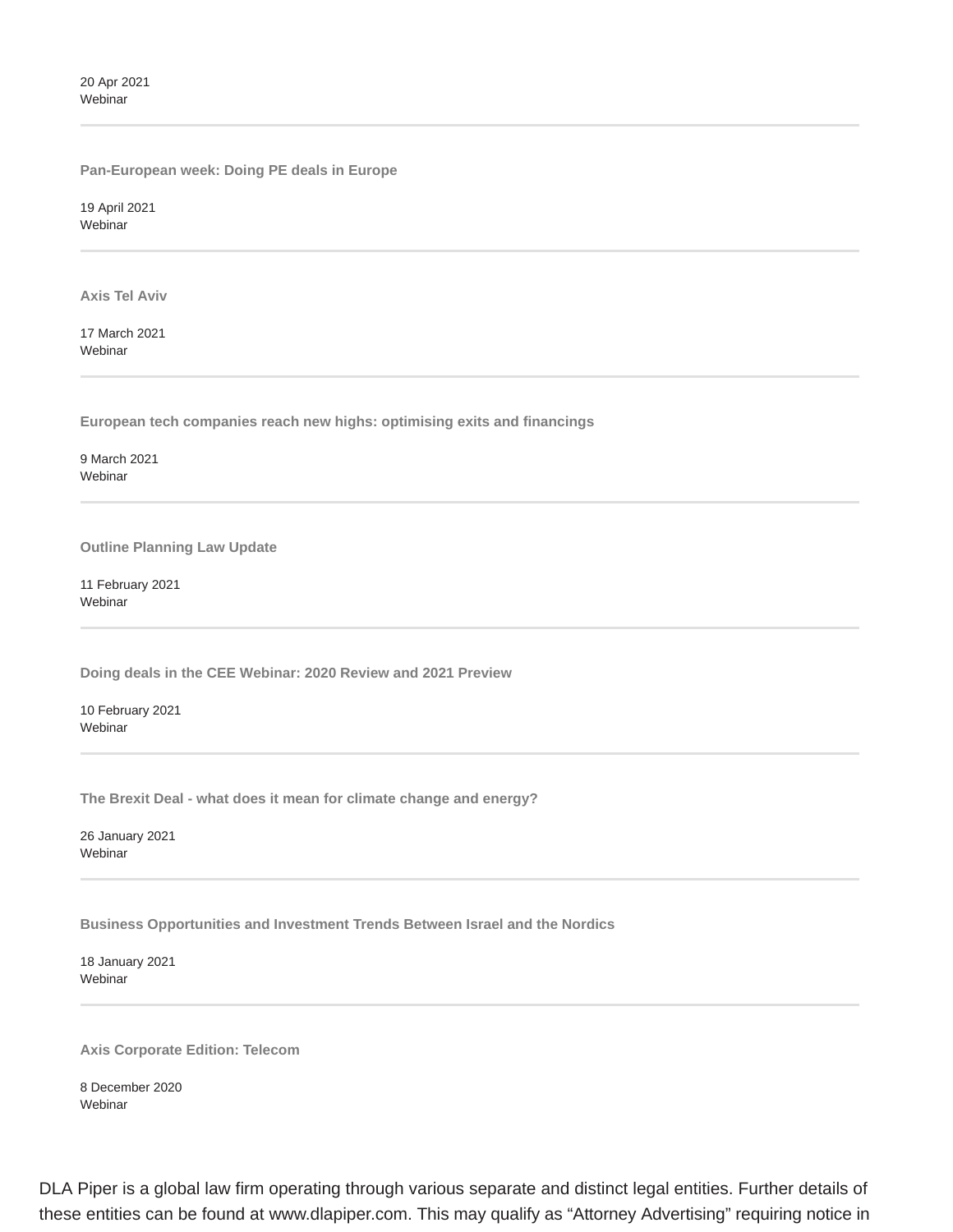**European Fibre-to-the-Premises (FTTP) Investment Outlook**

26 November 2020 **Webinar** 

**Axis Innovation Digital In-Car Experience**

18 November 2020 Webinar

**Doing Business Globally: Singapore**

4 November 2020 Webinar

**Essential Legal Update 2020**

12 October 2020 - 15 October 2020 Webinar

**Doing Business Globally: Spotlight Hong Kong**

22 September 2020 Webinar

**Doing Business Globally: Italy**

7 July 2020 Webinar

# **NOTÍCIAS**

**Best Lawyers / Handelsblatt recommends a total of 90 lawyers from DLA Piper in Germany**

24 June 2022

This year, the U.S. publisher Best Lawyers has once again recognized numerous DLA Piper lawyers in Germany in various areas of law.

**DLA Piper represents Eneva S.A. in its acquisition of Porto de Sergipe Power Plant**

8 June 2022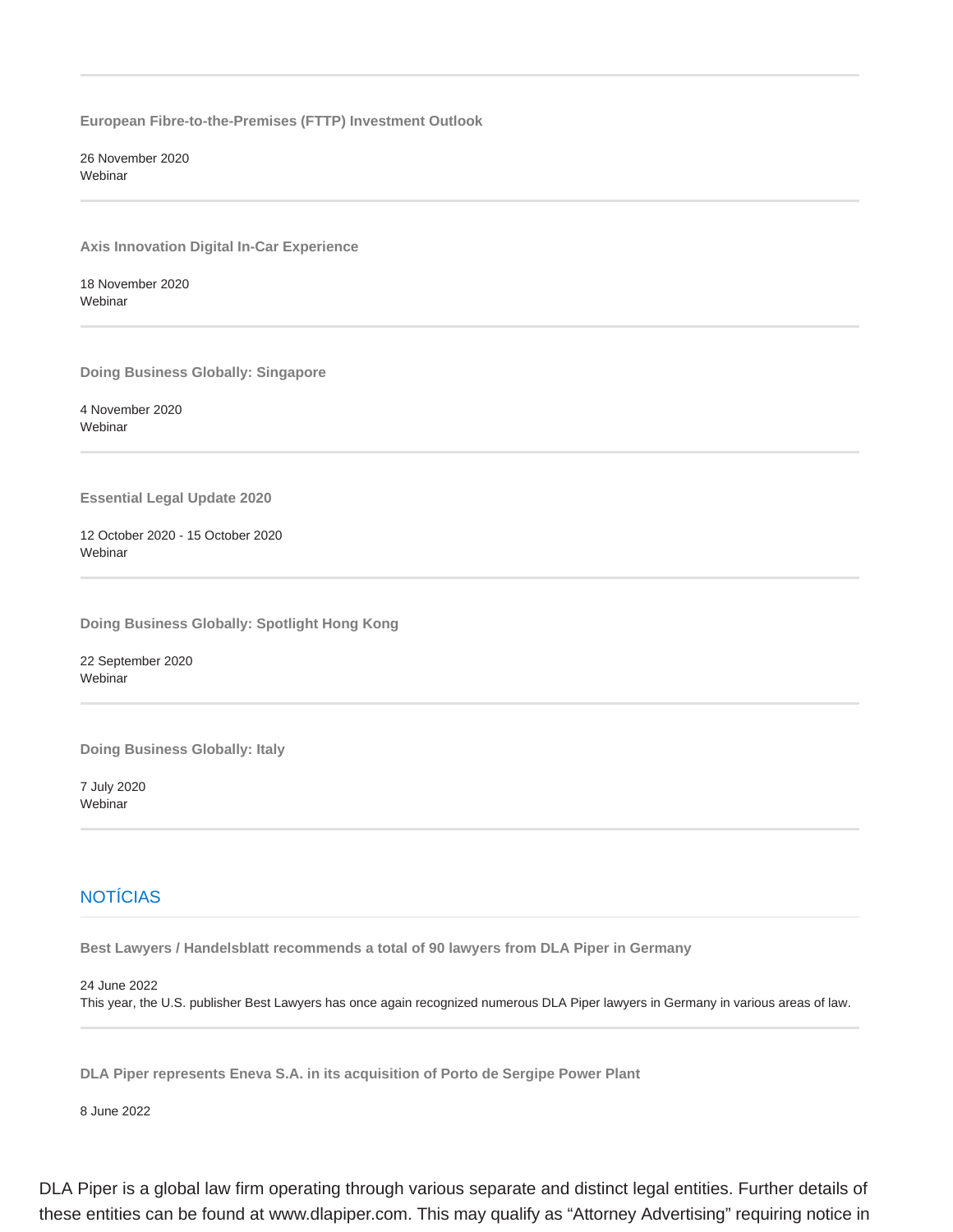Campos Mello Advogados, in cooperation with DLA Piper, represented Brazilian power company Eneva S.A. in its acquisition of Porto de Sergipe Power Plant – one of the largest gas-fired thermoelectric plants in operation in Latin America – from New Fortress Energy Inc. (NASDAQ: NFE) and its joint venture partner Ebrasil Energia Ltda.

**International Financial Law Review recognizes DLA Piper for advising on award-winning deals in the Americas**

# 24 May 2022

DLA Piper has been recognized by the International Financial Law Review (IFLR) for being part of the advisory team for the "Deals of the Year" in the "Debt and Equity-linked" and "High Yield" categories. IFLRs Americas Awards 2022 recognizes the region's most innovative deals and the lawyers behind them.

**DLA Piper advises Edenor, the largest electricity distribution company in Argentina, on its successful debt exchange offer**

### 24 May 2022

DLA Piper has advised Empresa Distribuidora y Comercializadora Norte S.A. (Edenor), the largest electricity distribution company in Argentina, on the successful exchange offer for Edenor's 9.75% senior notes due 2022.

**DLA Piper advises Harrison Street on sale of student accommodation assets to GSA**

### 12 May 2022

DLA Piper has advised Harrison Street, an investment management firm exclusively focused on alternative real estate assets, on the sale of seven purpose built student accommodation (PBSA) properties, to Global Student Accommodation (GSA).

**DLA Piper advises Philip Morris International Inc. on USD16 billion recommended cash offer for Swedish Match**

# 12 May 2022

DLA Piper, as International Counsel, is advising Philip Morris Holland Holdings B.V., an Affiliate of Philip Morris International Inc. (PMI), on its USD16 billion recommended public offer to the shareholders of Swedish Match AB (Swedish Match), a public limited company with shares listed on Nasdaq Stockholm.

**DLA Piper advises Muzinich & Co on investment in Natac Group**

### 19 April 2022

DLA Piper has advised Muzinich&Co, a global asset manager specialising in private debt, on the investment transaction in Grupo Natac, a leader in the botanical natural ingredients industry, also owned by Inveready.

**DLA Piper advises Linus Health on its acquisition of Kinesis Health Technologies**

# 6 April 2022

DLA Piper has advised Boston-based digital health company Linus Health on its acquisition of Kinesis Health Technologies, a Dublin-based leader in physical function assessment for older adults.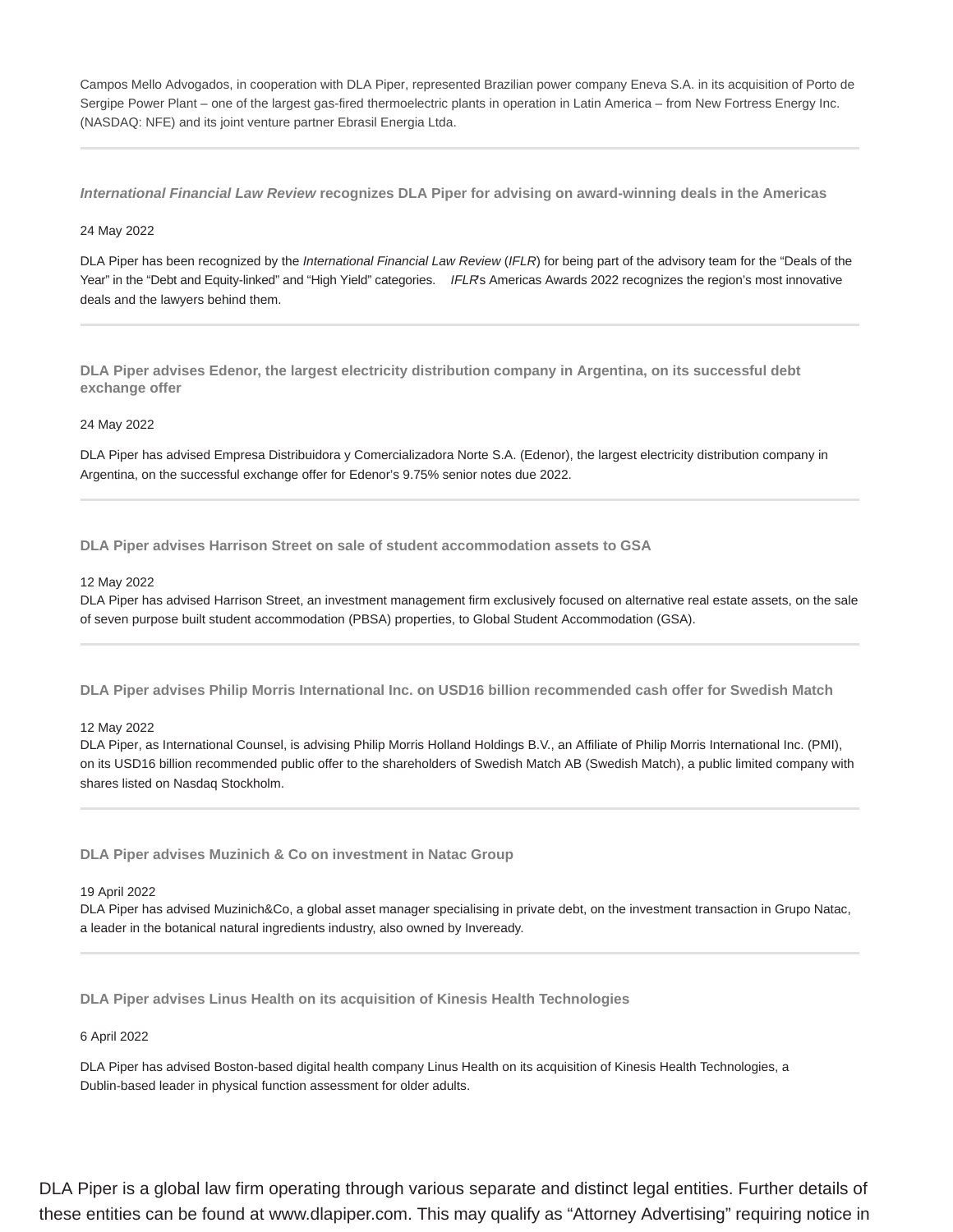**DLA Piper advises John Menzies on its recommended cash offer**

### 30 March 2022

DLA Piper has advised aviation services business John Menzies plc (Menzies) in respect of the recommended cash offer by Gil International Holdings V Limited a wholly owned subsidiary of Agility Public Warehousing Company K.S.C.P. (Agility), a provider of supply chain services, innovation and investment for Menzies.

**DLA Piper advises HARMAN on the acquisition of Mixed Reality Pioneer Apostera**

### 23 February 2022

DLA Piper has advised HARMAN International, the leading supplier of connected technologies for automotive, consumer and enterprise markets, on the acquisition of Apostera, a Germany-based automotive technology company. Apostera's employees will join HARMAN as part of the company's Automotive division.

**DLA Piper advises apoprojekt on the acquisition of Planungsgruppe Schneider & Partner**

### 18 February 2022

DLA Piper has advised apoprojekt GmbH on the acquisition of Planungsgruppe Schneider & Partner Beratende Ingenieure mbH. The locations in Kamp-Lintfort and Düsseldorf were taken over on 1st January 2022.

**Campos Mello Advogados and DLA Piper advise The Ardonagh Group in acquisition of MDS Group**

### 11 February 2022

Campos Mello Advogados, in cooperation with DLA Piper, represented independent insurance distribution platform and broker The Ardonagh Group on its acquisition of MDS Group, an insurance broker and risk management advisor active across the Portuguesespeaking world and Europe.

**DLA Piper advises Innergex on GBP506 million renewable energy acquisition**

### 9 February 2022

DLA Piper represented Innergex Renewable Energy Inc. on its agreement to acquire Aela Generación S.A. and Aela Energía SpA, a 332 MW portfolio of three newly built operating wind assets in Chile, for a purchase price of GBP506 million.

**DLA Piper support Leafy Tunnel on Europe's first cannabis and psychedelics fund launch**

### 31 January 2022

DLA Piper Cannabis practice has advised Leafy Tunnel on the first closing of its Guernsey-based fund, established to invest in both medicinal cannabis and psychedelic companies; the first of its type in Europe.

**DLA Piper tops list for global M&A for 12th straight year**

### 21 January 2022

For the 12th consecutive year, DLA Piper was the highest-ranked legal advisor in the world for M&A deal volume, according to Mergermarket's league tables. The firm was involved in 1,104 transactions worldwide in 2021, valued at approximately US\$242 billion.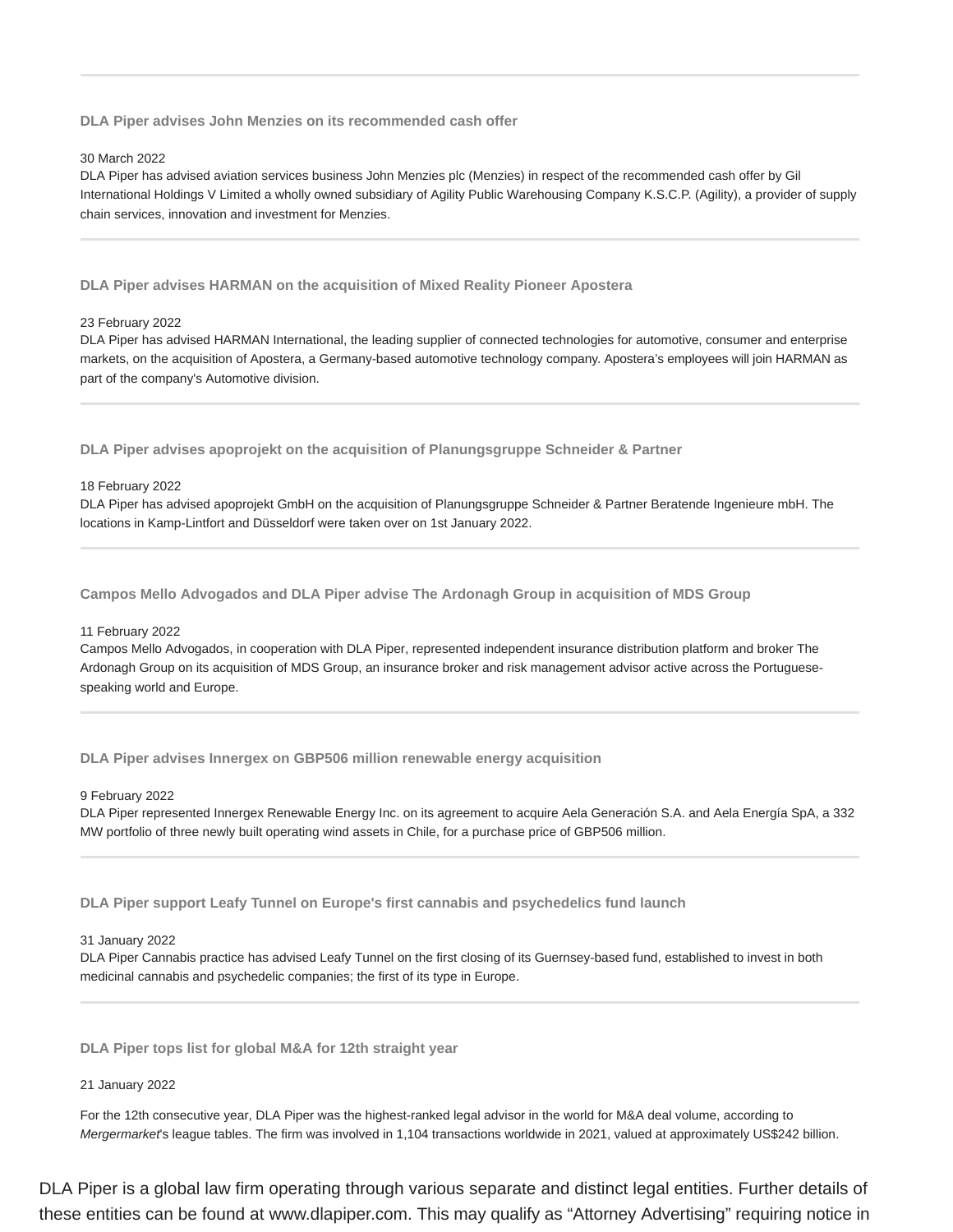**DLA Piper Portugal assessora Ardonagh Group na compra da MDS SGPS**

### 7 January 2022

A DLA Piper ABBC em colaboração com a Campos Mello Advogados (sociedade em cooperação com DLA Piper) assessoram a The Ardonagh Group, a maior plataforma independente de distribuição de seguros do Reino Unido e um dos 20 maiores grupos de corretagem de seguros do mundo, na aquisição de 100% do capital social da MDS SGPS, S.A ao Grupo Sonae e à IPLF Holding.

**DLA Piper advises Schroder Real Estate on the sale of the "Victoriastadt Lofts" in Berlin to Signa**

### 30 December 2021

DLA Piper has advised Schroder Real Estate on the sale of the "Victoriastadt Lofts" at Berlin's Ostkreuz. The buyer of the property is the Austrian Signa Holding GmbH. The sale of the "Victoriastadt Lofts" is one of this year's largest real estate transactions in Berlin. Schroder Real Estate acquired the property in 2016 for a purchase price of around 130 million euros for a Swiss insurance company and a Finnish pension fund. DLA Piper also provided legal advice to Schroder Real Estate on the purchase of the property.

**DLA Piper advises Morningstar on cross-border GBP 35 million acquisition**

### 24 December 2021

Global law firm DLA Piper has advised Morningstar, Inc. (NASDAQ: MORN), a leading provider of independent investment research in North America, Europe, Australia and Asia, on its proposed acquisition of 100% of Praemium Limited's United Kingdom and International Business (being its operations in UK, Jersey, Hong Kong and Dubai), for GBP 35m (approx. AUD 65.1m).

**DLA Piper advises The Phoenix on financing round for everphone**

### 23 December 2021

DLA Piper has advised The Phoenix Insurance Company on a USD200m financing round for Berlin-based phone-as-a-service company everphone.

**DLA Piper named to Global Investigation Review's GIR 30 list of leading investigations practices**

### 11 November 2021

DLA Piper is pleased to announce that the firm has been named to Global Investigations Review's annual list of the 30 top investigations practices worldwide, reflecting its reputation as one of the top global law firms with broad experience in complex investigations.

**DLA Piper advises LINET Group on a syndicated corporate financing**

### 12 October 2021

DLA Piper has advised European health care group LINET Group SE on an international syndicated corporate financing provided by Commerzbank Aktiengesellschaft, Comercni banka, Citibank, Deutsche Bank and Ceska sporitelna.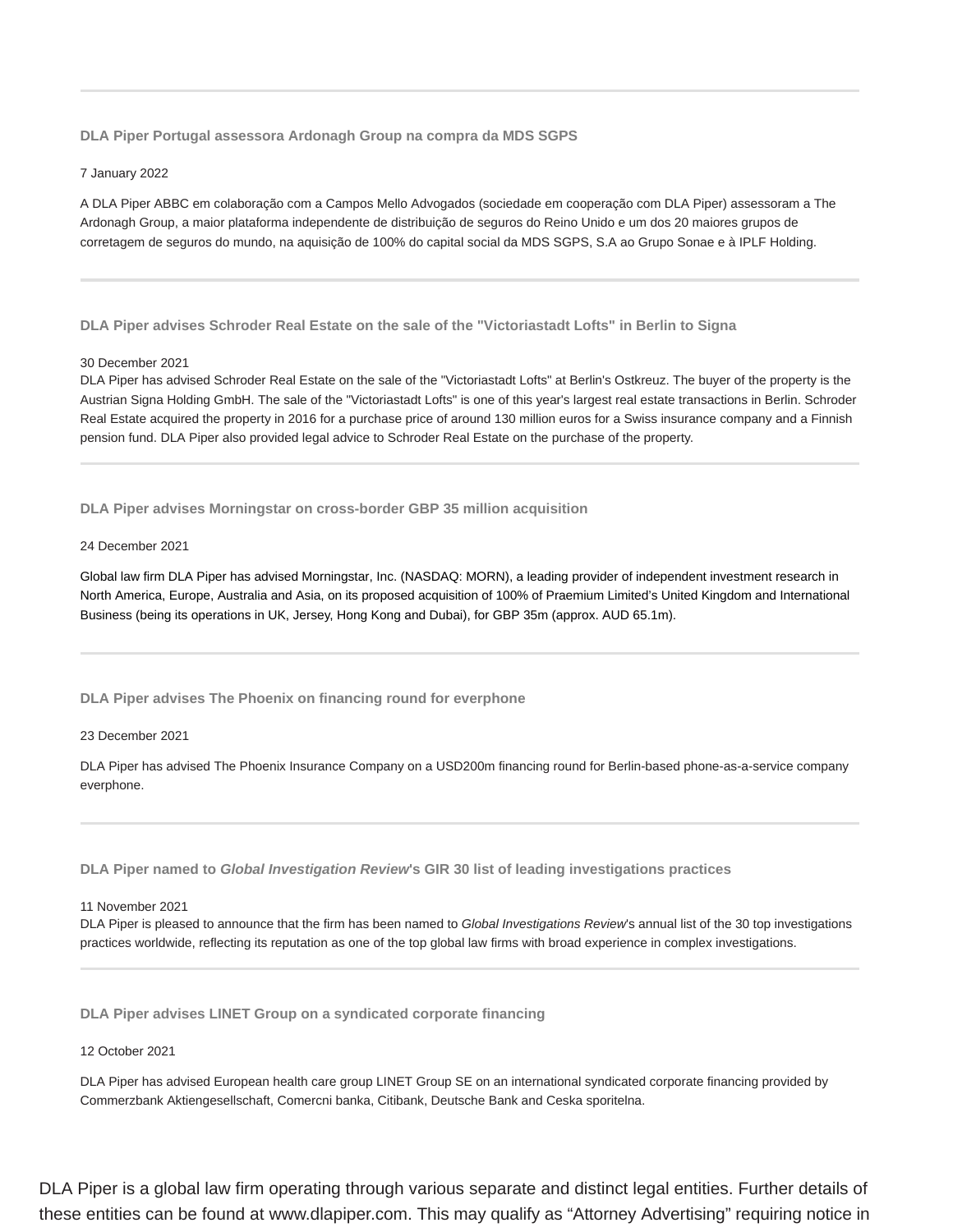**DLA Piper strengthens its practice with former BASF General Counsel and Chief Compliance Officer Dr Wolfgang Haas**

4 October 2021

DLA Piper has strengthened its team with Dr Wolfgang Haas joining as Of Counsel as of 1 October 2021. Dr Wolfgang Haas is the former General Counsel and Chief Compliance Officer of BASF SE (BASF), where he most recently headed the Legal, Compliance, Tax and Insurance departments.

**DLA Piper advises EQT Ventures on Series A financing round in tech start-up Linearity**

23 September 2021

DLA Piper has advised EQT Ventures on its investment in Berlin-based tech start-up Linearity on a EUR20 million Series A financing round. In addition to EQT Ventures, other investors include 468 Capital.

**DLA Piper advises Abenex on the acquisition of a minority stake alongside the founders of the capital and voting rights of HTDS in a primary LBO**

15 September 2021

DLA Piper has advised Abénex, a major player in the mid-market private equity market in France, on the acquisition of a minority stake alongside the founders of the capital and voting rights of HTDS, a company specialized in the distribution and maintenance of high-tech detection systems in France and abroad, in a primary OBO completed during the summer.

**DLA Piper acts for Stillfront in its acquisition of Jawaker**

13 September 2021

DLA Piper has acted for the Sweden based group of gaming studios Stillfront Group AB (publ) in connection with entering into an agreement to acquire 100% of the shares in Jawaker FZ LLC for a total upfront consideration of USD205 million on a cash and debt free basis.

**DLA Piper advises on the sale of Amsterdam Logistic Cityhub, the largest single-asset logistics deal in the Netherlands**

### 23 August 2021

DLA Piper has advised on the EUR307 million sale of Amsterdam Logistic Cityhub (ALC) to CTP, a listed developer and operator of logistic real estate. The transaction is the largest single-asset logistics deal in the Netherlands to date.

**DLA Piper advises BASF Venture Capital on investment in Ag-tech start-up Equinom**

12 August 2021

DLA Piper has advised BASF Venture Capital, the venture capital arm of BASF SE, on its new investment in Israeli Ag-tech start-up Equinom. The investment was part of Equinom's Series C financing round.

**DLA Piper advises BASF Venture Capital on investment in vertical farming start-up UrbanKisaan**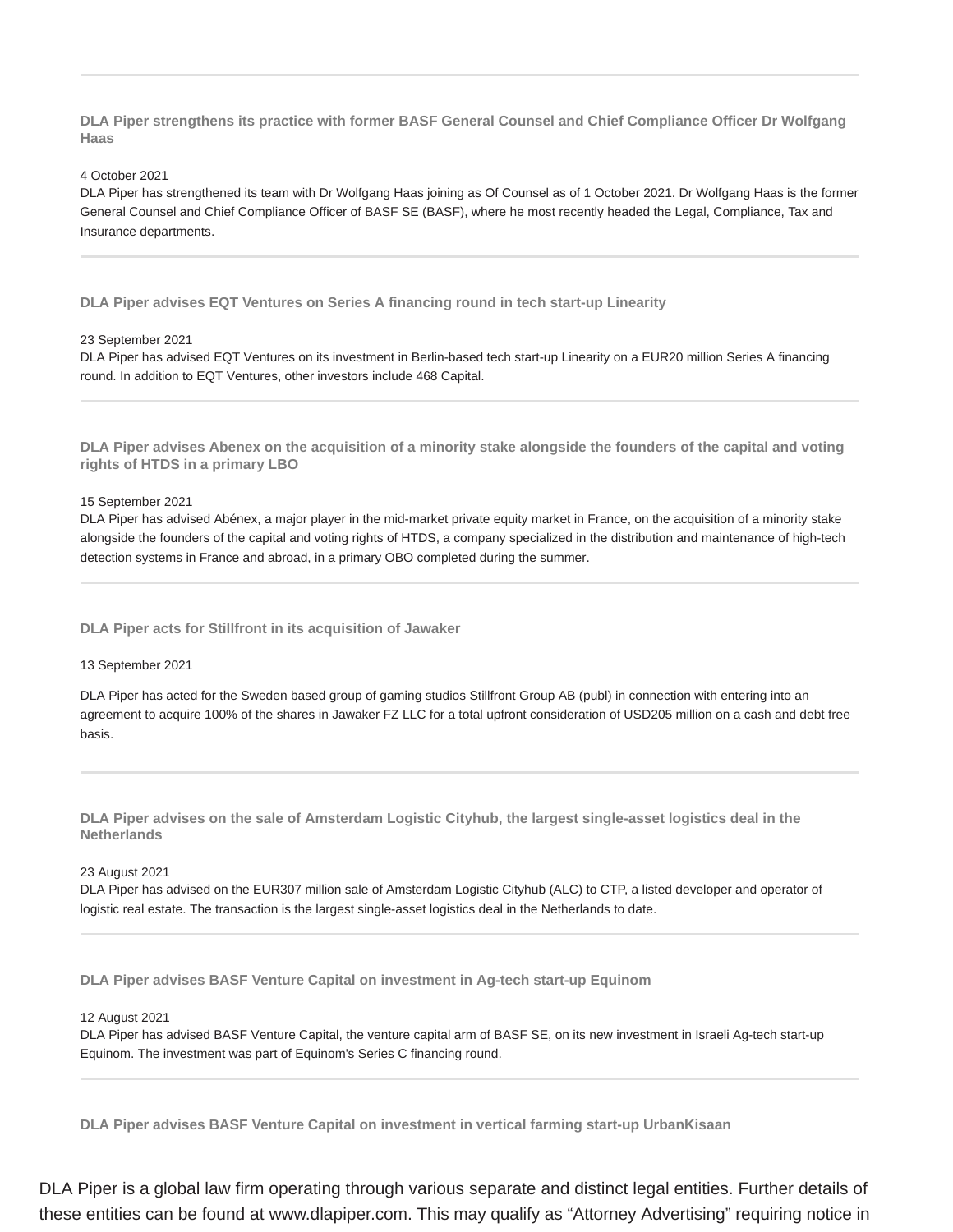12 August 2021

DLA Piper has advised BASF Venture Capital, the venture capital arm of BASF SE, on its investment in the Indian vertical farming start-up UrbanKisaan.

**DLA Piper advises founding shareholders on their sale of FloPlast and Cork Plastics by competitive auction**

### 30 July 2021

DLA Piper advised the founding shareholders on their sale of FloPlast Limited (UK) and the Cork Plastics Group (Ireland) following a competitive auction process.

**DLA Piper advise Graphite Capital on acquisition of personalised children's book publisher Wonderbly**

### 29 July 2021

DLA Piper has advised Graphite Capital, a leading UK mid-market private equity specialist, on its acquisition of Wonderbly, the world's leading publishing platform for personalised children's books.

**DLA Piper advises insightsoftware on its acquisition of Australia-Based Bi and CPM platform Calumo**

### 23 July 2021

Global law firm DLA Piper has advised insightsoftware, a global provider of financial reporting and performance management solutions for the Office of the CFO on the acquisition of Australia-based business intelligence and corporate performance management (CPM) platform CALUMO.

**DLA Piper advise CoinShares on acquisition of Global Blockchain Equity Index**

### 22 July 2021

DLA Piper has advised CoinShares International Limited, Europe's largest digital asset investment firm, on its acquisition of the ETF index business, Global Blockchain Equity Index, from Elwood Technologies.

**DLA Piper advises UBM on additional sustainability-linked bond**

9 July 2021

DLA Piper advised UBM Development AG on the successful placement of a sustainability-linked bond. This follows its first sustainabilitylinked bond aimed at retail clients, which was issued in May with a total value of EUR150 million.

**DLA Piper advises Xeneta on USD28.5m Series C funding**

### 30 June 2021

DLA Piper has advised Xeneta, a leading Norway-based ocean and air freight rate benchmarking platform and container shipping index, on the successful completion of an USD28.5 million Series C financing round at over a USD130 million valuation.

**DLA Piper advises VARTA AG on refinancing of existing syndicated credit facility**

### 11 June 2021

DLA Piper has successfully advised VARTA AG on the refinancing and extension of an existing syndicated credit facility. The new ESG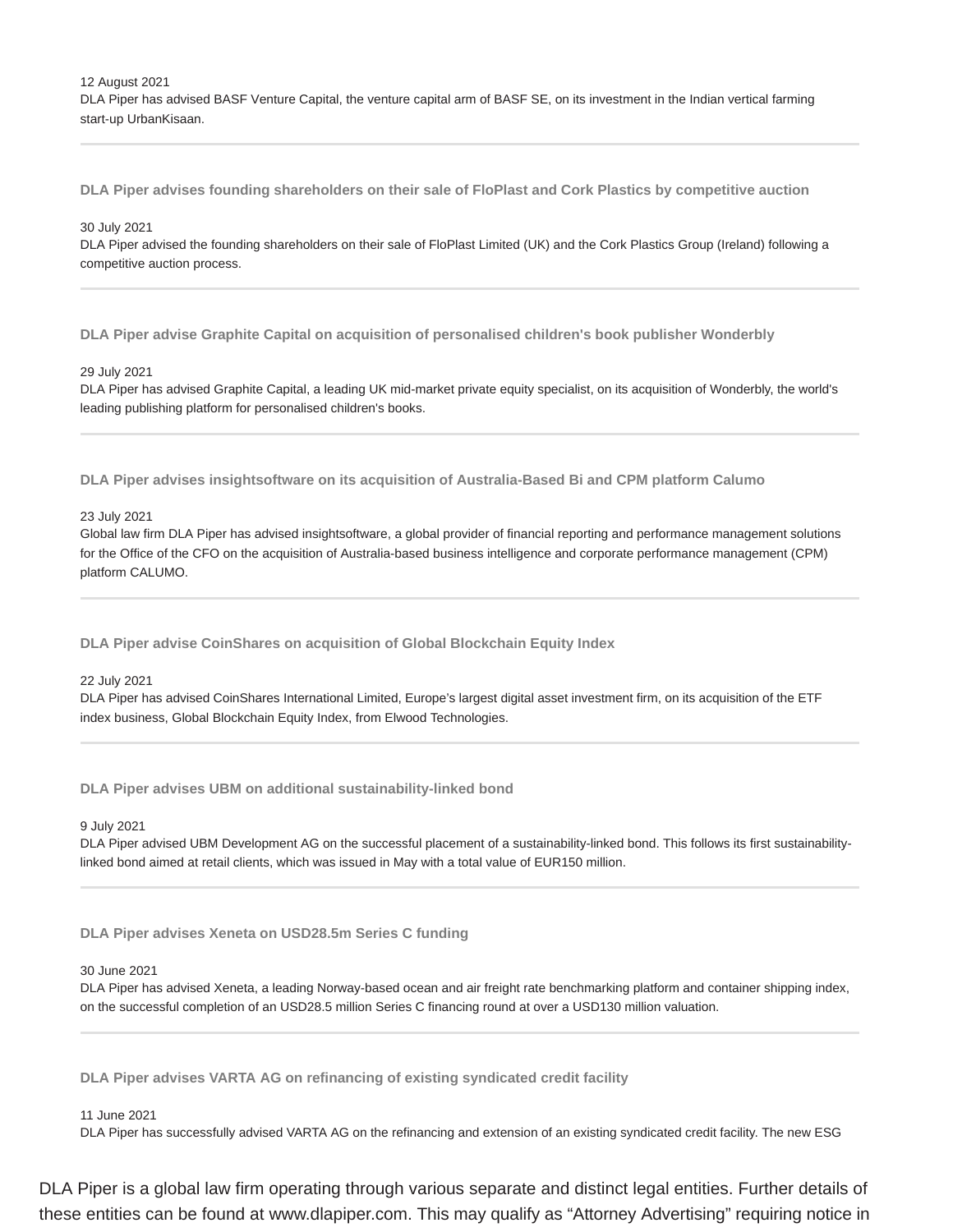linked syndicated term and revolving credit facility amounts to EUR235 million. UniCredit Bank AG acted as bookrunner, documentation agent and ESG coordinator.

**DLA Piper advises DIC Asset AG on acquisition of two major properties in Munich for about EUR635 million**

### 10 June 2021

DLA Piper has advised DIC Asset AG, one of Germany's leading listed property companies, on the acquisition of two office properties within the framework of an off-market deal. The acquisition includes the "Uptown Munich" high-rise, a 37-storey office building with a lettable area of around 52,300 sqm, and the fully occupied multi-tenant office property "Campus C" with a lettable area of around 9,200 sqm.

**DLA Piper represents U. S. Steel Košice in high profile case**

9 June 2021

DLA Piper has successfully represented U. S. Steel Košice, the largest integrated steel producer in Central Europe, in a high profile case decided by the Constitutional Court of the Slovak Republic.

**DLA Piper advises Bilfinger SE on a divestment of Bilfinger Rohrleitungsbau**

# 2 June 2021

DLA Piper has advised the listed company Bilfinger SE on the strategic sale of Bilfinger Rohrleitungsbau. In a share deal, 100% of the shares in Bilfinger Rohrleitungsbau GmbH have been acquired by ERBUD Holding Deutschland GmbH.

**DLA Piper advises Zip Co Ltd on acquisitions of UAE's Spotii and Czech-based Twisto**

### 26 May 2021

DLA Piper has advised leading digital retail finance and payments company Zip Co Ltd on the conditional acquisition of the remaining ~78% of Spotii, and ~90% of Twisto, two buy now, pay later (BNPL) payments platforms.

**DLA Piper advises Stillfront Group on acquisition of Game Labs Inc.**

13 May 2021

DLA Piper has advised Stillfront Group AB (publ) (Stillfront), a leading free-to-play powerhouse of gaming studios, on the acquisition of 100% of the shares in Game Labs Inc (Game Labs). The sellers are the joint founders and management of Game Labs.

**DLA Piper named second best International Law Firm on the Russian M&A market**

### 30 April 2021

DLA Piper has been named the second best International Law Firm on the Russian M&A market at the Russia M&A Awards 2021. The event is organised by Preqveca, an information and analytical agency dedicated to the private equity industry and venture financing in Russia, Kazakhstan, Ukraine and other CIS countries.

**DLA Piper promotes Investment Funds lawyer in Luxembourg to global partnership**

28 April 2021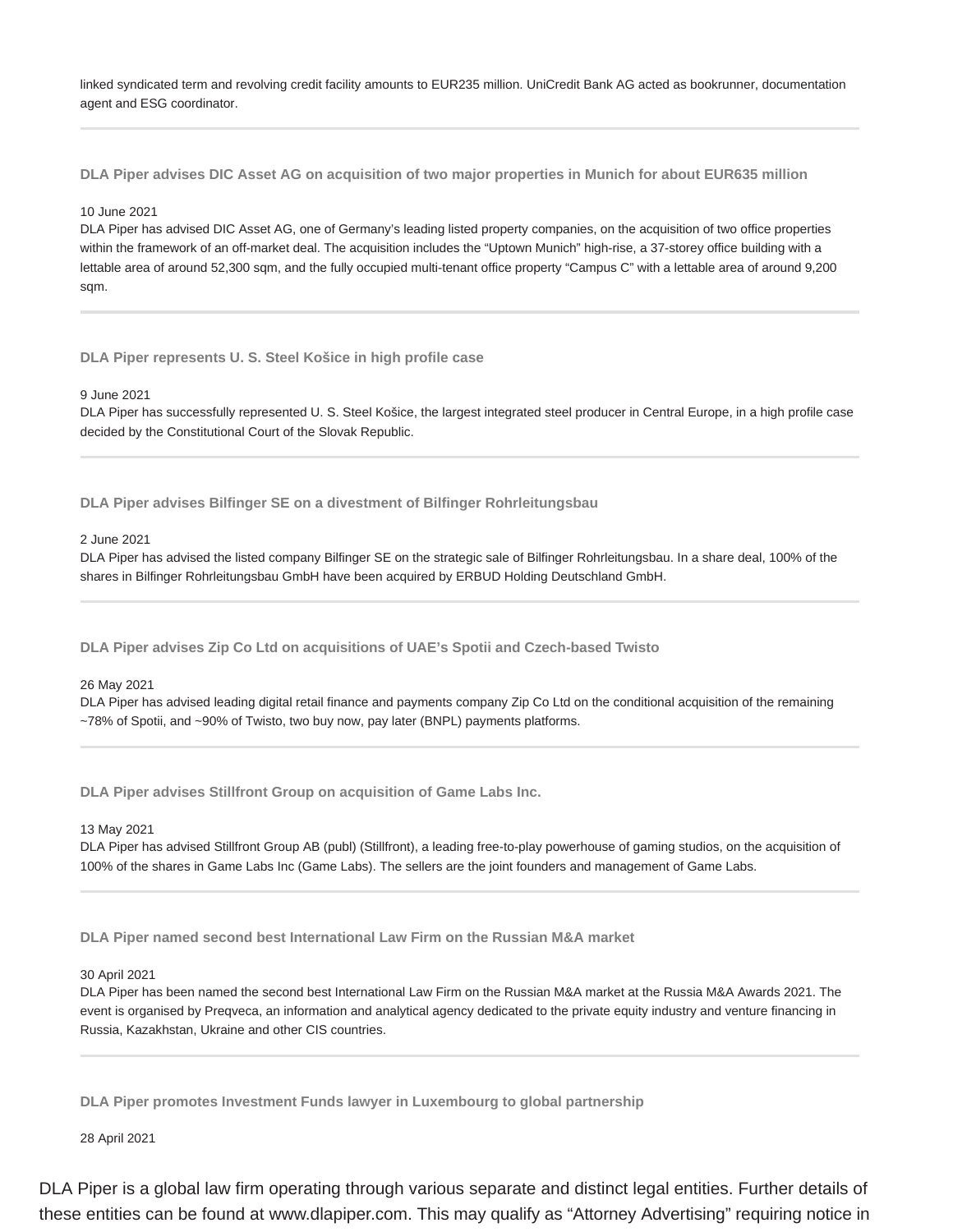DLA Piper is pleased to announce that Luxembourg-based Investment Funds lawyer Caroline Pimpaud has been promoted to partner, as part of the firm's annual promotion round, effective 1 May 2021.

**DLA Piper advises Steadfast Group on acquiring a majority stake in the global unisonSteadfast network**

### 23 April 2021

DLA Piper has advised Steadfast Group Limited (Steadfast Group), the largest general insurance broker network in Australasia, on its acquisition of a 60% stake in unisonSteadfast AG, the largest global network of independent insurance brokers.

**DLA Piper partners with Datamaran to integrate ESG due diligence**

### 13 April 2021

DLA Piper has partnered with ESG risk management and data platform, Datamaran, to integrate Environment, Social and Governance (ESG) due diligence into legal due diligence.

**DLA Piper advises Intrepid Travel on its partnership with Genairgy SAS**

8 April 2021

Global law firm DLA Piper has advised Intrepid Travel, the world's largest travel B Corp, on its strategic partnership with Genairgy SAS, a French family office. The transaction involved Genairgy acquiring a minority stake in the Intrepid business.

**DLA Piper advises TRUMPF Group on the global acquisition of Lantek**

### 19 March 2021

DLA Piper has advised multinational Germany-headquartered TRUMPF Group on the acquisition of the global business of Lantek Sheet Metal Solutions.

**DLA Piper advises MARCOL on EUR250m self-storage joint venture with Angelo Gordon**

### 25 February 2021

DLA Piper hat die private Investmentgruppe MARCOL bei der Gründung eines neuen Joint Venture mit der alternativen Investmentfirma Angelo Gordon auf dem deutschen Self-Storage-Markt mit dem Start von Space Plus beraten, das von dem europäischen Self-Storage-Veteranen Russell Jordan geleitet wird.

**DLA Piper advises Heidelberger Druckmaschinen AG on the sale of the Print Media Academy in Heidelberg**

### 2 February 2021

DLA Piper hat die Heidelberger Druckmaschinen AG ("Heidelberg") im Rahmen ihrer geplanten Standort- und Strukturoptimierungen beim Verkauf der Print Media Academy (PMA) in Heidelberg an eine luxemburgische Investmentgesellschaft beraten.

**DLA Piper advises Manulife on its acquisition of 39 Martin Place**

### 29 January 2021

DLA Piper has advised international financial services group Manulife Financial Corporation on its 50/50 joint venture with Investa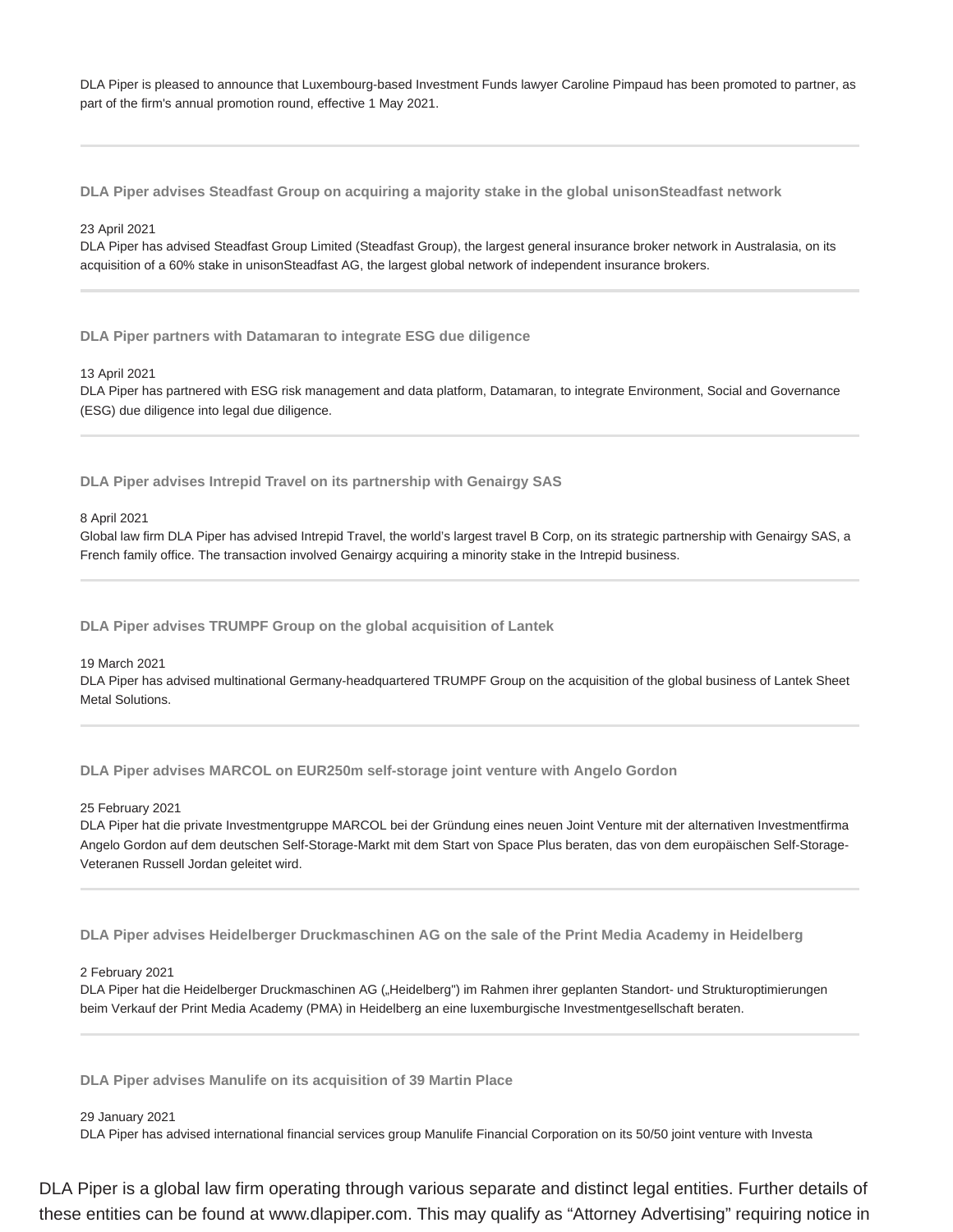Commercial Property Fund ("ICPF") to acquire the right to a 100% interest in 39 Martin Place, Sydney from Macquarie Group Limited (ASX: MQG).

**DLA Piper advises ATI Global on GBP170 million acquisition of Groundsure**

### 21 January 2021

Global law firm DLA Piper has advised ATI Global on its GBP170 million acquisition of UK based location intelligence business Groundsure, a leading supplier of environmental searches, data, mapping and reports for the UK property market, from Ascential plc (Ascential) (LSE: ASCL).

**DLA Piper advises Kölner Pensionskasse and Caritas Pensionskasse on their reorganization**

### 21 January 2021

DLA Piper hat die Kölner Pensionskasse und die Pensionskasse der Caritas aufsichtsrechtlich gegenüber der Bundesanstalt für Finanzdienstleistungsaufsicht (BaFin), bei der Gestaltung und Umsetzung des Sanierungskonzepts sowie bei dem damit verbundenen formellen Gang in den Status der Liquidation beraten.

**DLA Piper advises Zip on investment in Twisto Payments**

### 19 January 2021

Global law firm DLA Piper has advised ASX listed Zip Co Limited (ASX: Z1P), a leading player in the digital retail finance and payments industry, on its investment in Twisto Payments a.s, a leading payments platform based in the Czech Republic and Poland.

**DLA Piper tops list for global M&A deal volume for 11th straight year**

### 7 January 2021

For the 11th consecutive year, DLA Piper was the highest-ranked legal advisor in the world for M&A deal volume, according to Mergermarket's league tables.

**DLA Piper advises BASF on a cooperation agreement with Eramet**

18 December 2020

DLA Piper has advised DAX company BASF on the signing of an agreement with Eramet to jointly assess the development of a stateof-the-art nickel and cobalt hydrometallurgical refining complex to supply the growing electric vehicle market.

**DLA Piper advises Stillfront Group on the acquisition of gaming company Sandbox Interactive**

### 18 December 2020

DLA Piper has advised Stillfront Group AB, a leading free-to-play gaming studios company, on the acquisition of Sandbox Interactive GmbH, a rapidly growing and highly profitable gaming company based in Berlin and developer and publisher of the popular crossplatform free-to-play sandbox MMORPG Albion Online. The sellers are the four co-founders of Sandbox.

**DLA Piper advises team.blue on the acquisition of website builder Webnode**

17 December 2020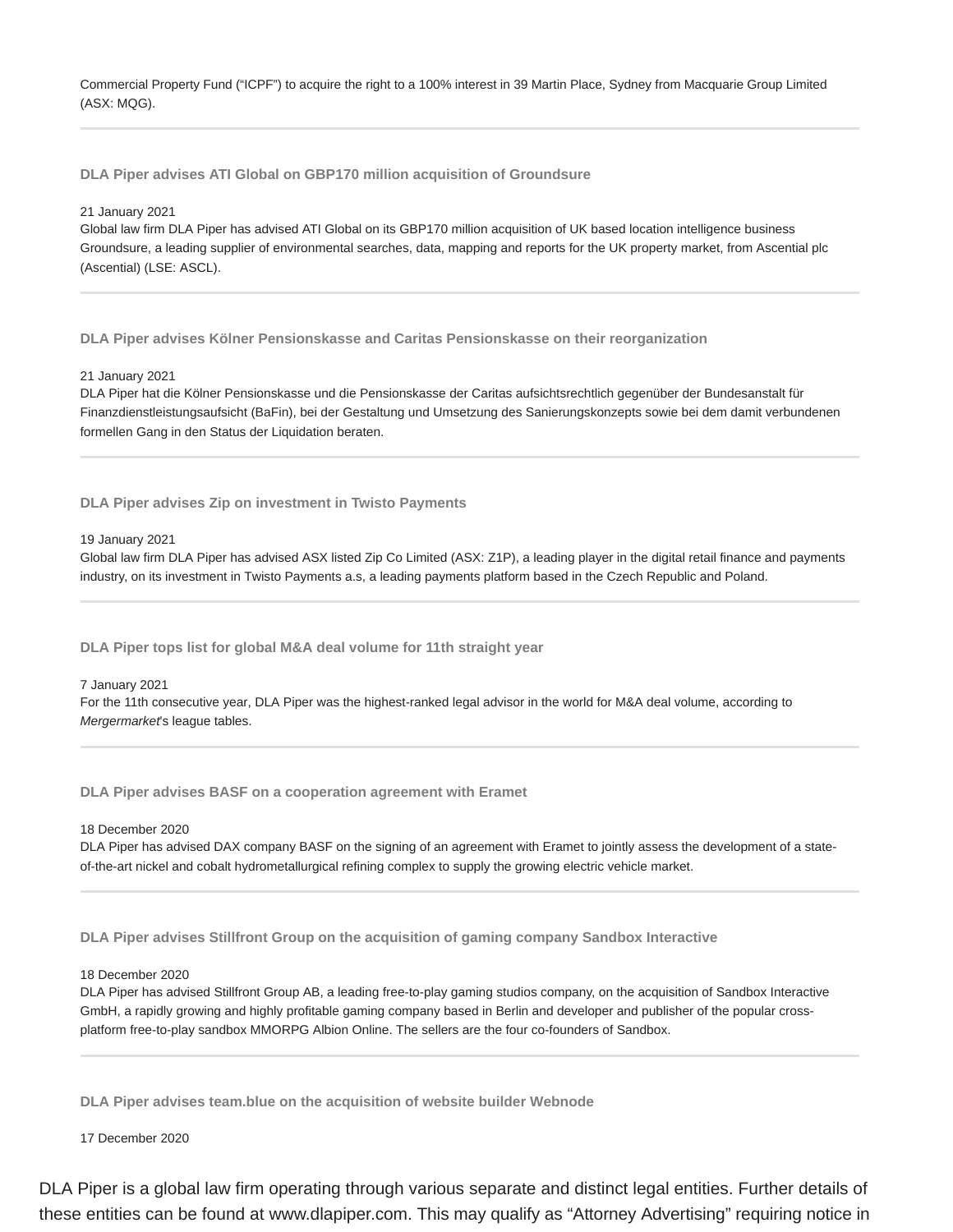DLA Piper has advised team.blue on the acquisition of Webnode, a pan-European website builder company. For team.blue the transaction serves as another strategic acquisition to further expand its presence in the CEE region following its growth strategy.

**DLA Piper advises Heidelberger Druckmaschinen AG on the sale of its Belgian production site for printing chemicals to DC DruckChemie GmbH**

### 14 December 2020

DLA Piper has advised Heidelberger Druckmaschinen AG ("Heidelberg") on the sale of its Belgian production site for printing chemicals to DC DruckChemie GmbH (DC Druck-Chemie), a subsidiary of Langley Holdings PL, UK, as part of its planned focusing on core activities and portfolio adjustments.

**DLA Piper wins at Mergermarket's European M&A awards 2020**

11 December 2020

DLA Piper has won European Mid-Market M&A Legal Adviser of the Year and Russia M&A Legal Adviser of the Year at Mergermarket's annual European M&A Awards. The virtual ceremony was held in London on 10 December 2020.

**DLA Piper advises Heidelberger Druckmaschinen AG on formation of production joint venture with Masterwork**

8 December 2020

DLA Piper has advised Heidelberger Druckmaschinen AG ("Heidelberg") on the formation of a production joint venture with its long-standing partner and strategic anchor shareholder Masterwork Group Co. ("Masterwork"). With this joint venture, Heidelberg aims to further strengthen its leading competitive position in the growth market of China.

**Over three-quarters of investors expect Fibre to the Premises (FTTP) investment to increase over next 24 months**

3 December 2020

- **Nearly one quarter (23%) of investors believe pandemic has led to a higher FTTP project roll-out**
- **Germany, the UK and Poland are the most attractive locations for future FTTP investment, with low penetration levels, high end-user demand, and government incentives**

**84% of respondents expect infrastructure funds to be most active in acquiring FTTP operators over the next 24 months**

**DLA Piper sponsors 2020 UK Technology Fast 50**

20 November 2020

DLA Piper is pleased to sponsor the 2020 Deloitte UK Technology Fast 50, for the fourth year running, As one of the UK's foremost technology award programmes and now in its 23rd year, it ranks the country's 50 fastest-growing technology companies, based on revenue growth.

**DLA Piper advises PORR on the sale of shares in Stal-Service in Poland**

5 November 2020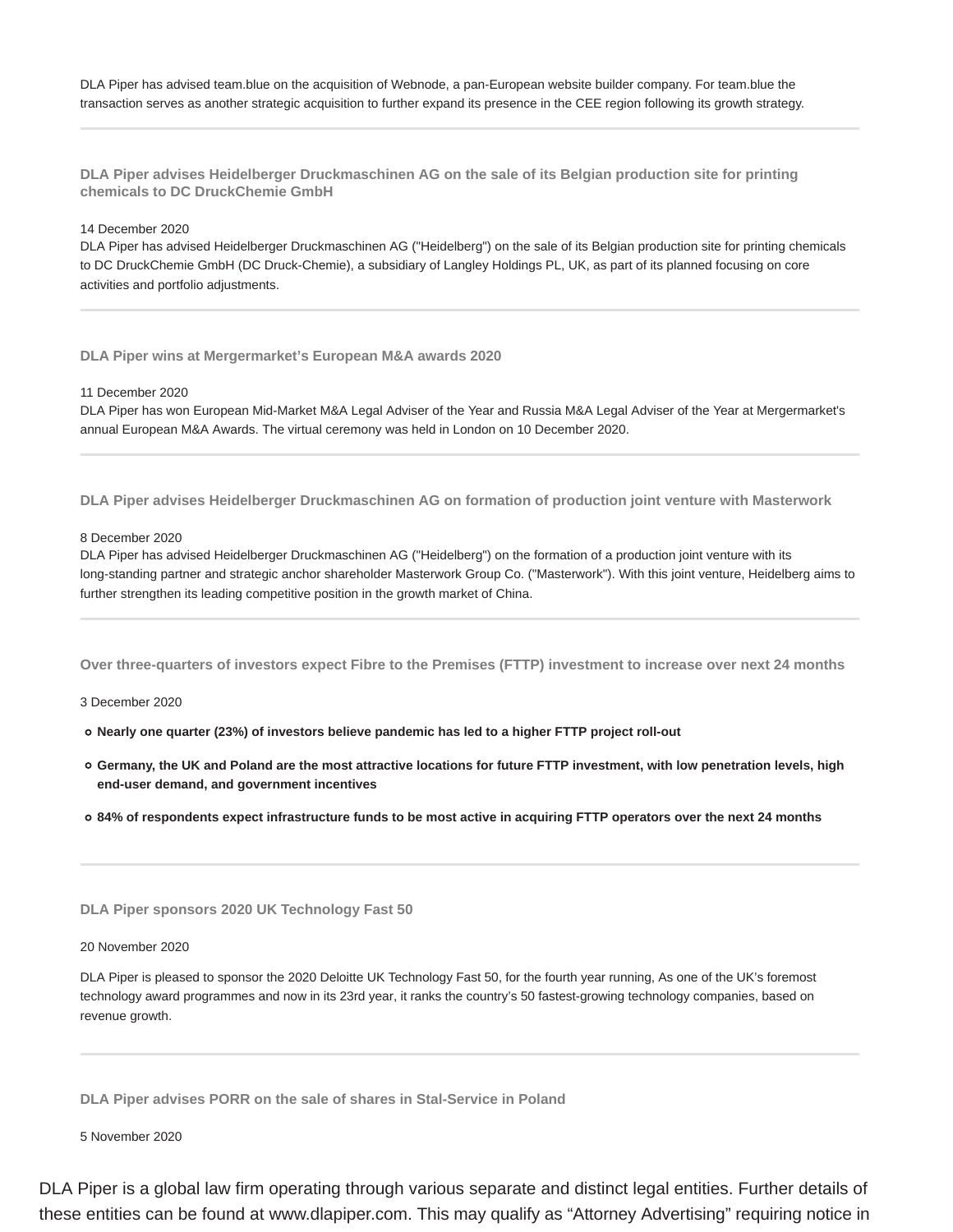DLA Piper has advised PORR, one of the leading construction companies in Europe, on the sale of all its shares in Stal-Service to Celsa Huta Ostrowiec, steel plant in Poland of almost 200 years of experience in steel products manufacturing.

**DLA Piper advises Prologis on largest-ever sale of logistics real estate assets in the UK**

### 29 October 2020

DLA Piper has advised global leader in logistics real estate Prologis, Inc. on the sale of a portfolio of buildings and land in the UK to real estate funds managed by Blackstone for GBP473 million (USD618 million).

**DLA Piper advises Space Capital on investment in technology start-up bliq**

### 27 October 2020

DLA Piper has advised US venture capital investor Space Capital on its investments in German technology start-up, bliq. The investment was part of bliq's Series Seed 2 financing round.

**DLA Piper lawyers recognised as Rising Stars in Private Equity by Law.com International**

### 20 October 2020

DLA Piper's Private Equity partner Matthieu Lampel (Paris) and senior associate Jesper Lindbom (Stockholm) have been included in Law.com International/UK, Legal Week's 2020 Rising Stars in Private Equity list, a ranking of the best up-and-coming private practice lawyers in the UK and European private equity industry.

Nominees were assessed on the quality of their client base; the scale, significance and complexity of their deals; their client feedback and general market reputation; the standing of their mentor; and any other examples of career success and innovation.

### **DLA Piper advises on sale of FLABEG to CORDET**

### 2 October 2020

DLA Piper has advised the insolvency administrator of the automotive supplier FLABEG, lawyer Volker Böhm of Schultze & Braun, on the sale of the group with headquarters in Germany and international sites (France, Hungary, China, Brazil, USA) to international investment company CORDET.

**DLA Piper advises Amnesty International on its spin-out of the Human Rights Consortium Scotland**

### 8 September 2020

DLA Piper has advised Amnesty International on the spin-out of the Human Rights Consortium Scotland (HRCS) as a separate, independent human rights organisation.

**DLA Piper advises Hitachi Rail Limited on acquisition of railway technology firm Perpetuum**

### 19 August 2020

DLA Piper is advising Hitachi Rail Limited in connection with the acquisition of Perpetuum, a technology firm that is pioneering digital technology to optimise railway operations, offering improved efficiency, safety and quality of service.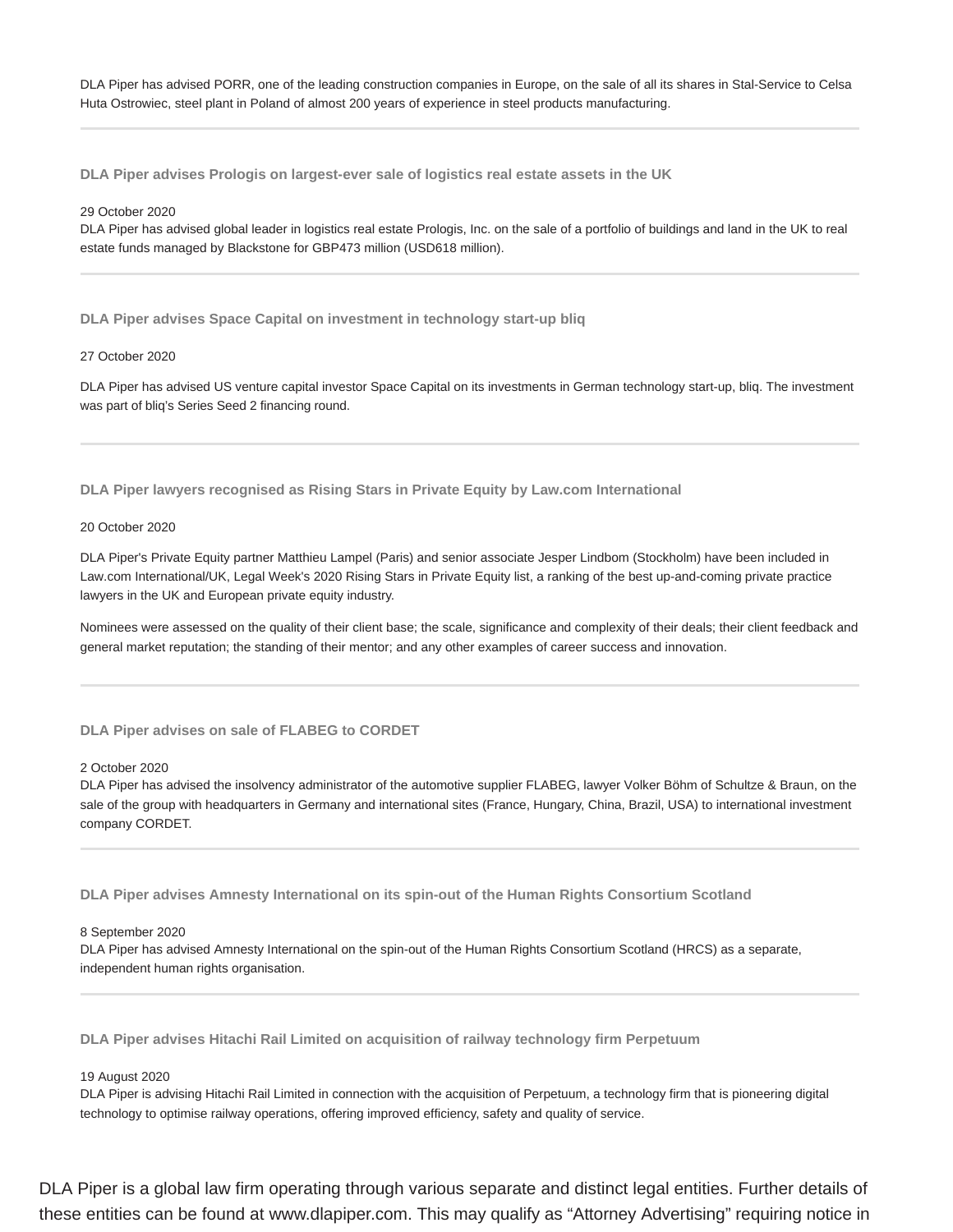**DLA Piper advises AS Roma in its sale to The Friedkin Group for €591 million**

17 August 2020

DLA Piper represented AS Roma SPV, LLC, the majority shareholder of Italian soccer club AS Roma, in the sale of its controlling interest in the team and certain related assets to The Friedkin Group, Inc., in a transaction valued at €591 million.

**DLA Piper advises Syngenta on the acquisition of South African Sensako Group**

### 17 August 2020

DLA Piper has advised Swiss-based Syngenta Group on its acquisition of Sensako Group, a South African seeds company engaged in the breeding and the commercialization of agronomic crops.

**DLA Piper makes second senior partner hire into London Corporate this month**

### 11 August 2020

DLA Piper today announces that Jonathan Earle will be joining the firm's Corporate practice as a partner in the London office.

**DLA Piper advises Heidelberger Druckmaschinen on the sale of MIS software provider CERM**

### 6 August 2020

DLA Piper has advised Heidelberger Druckmaschinen AG (Heidelberg) on the sale of CERM, a global provider of Management Information System (MIS) software for the printing industry, in a Management Buyout (MBO).

**DLA Piper boosts London Private Equity offering with key partner hire**

### 5 August 2020

DLA Piper today announces the appointment of private equity (PE) lawyer Piero Carbone as a partner in its Corporate practice, based in London.

**DLA Piper advises Episode Six on its USD7 million Series A financing**

### 22 July 2020

DLA Piper has advised Episode Six, a next-generation financial technology provider, on its recent USD7 million Series A funding. The round was led by HSBC and includes investments from Mastercard and SBI Investment Co., Ltd., which first invested in Episode Six through its FinTech Business Innovation Fund in 2017.

**DLA Piper advises GM Cruise on acquisition of Astyx**

### 8 July 2020

DLA Piper has advised GM Cruise Holdings LLC (GM Cruise) in connection with the acquisition of Astyx GmbH (Astyx) from Zukunft Ventures GmbH, a subsidiary of ZF Friedrichshafen AG, and the founders of Astyx.